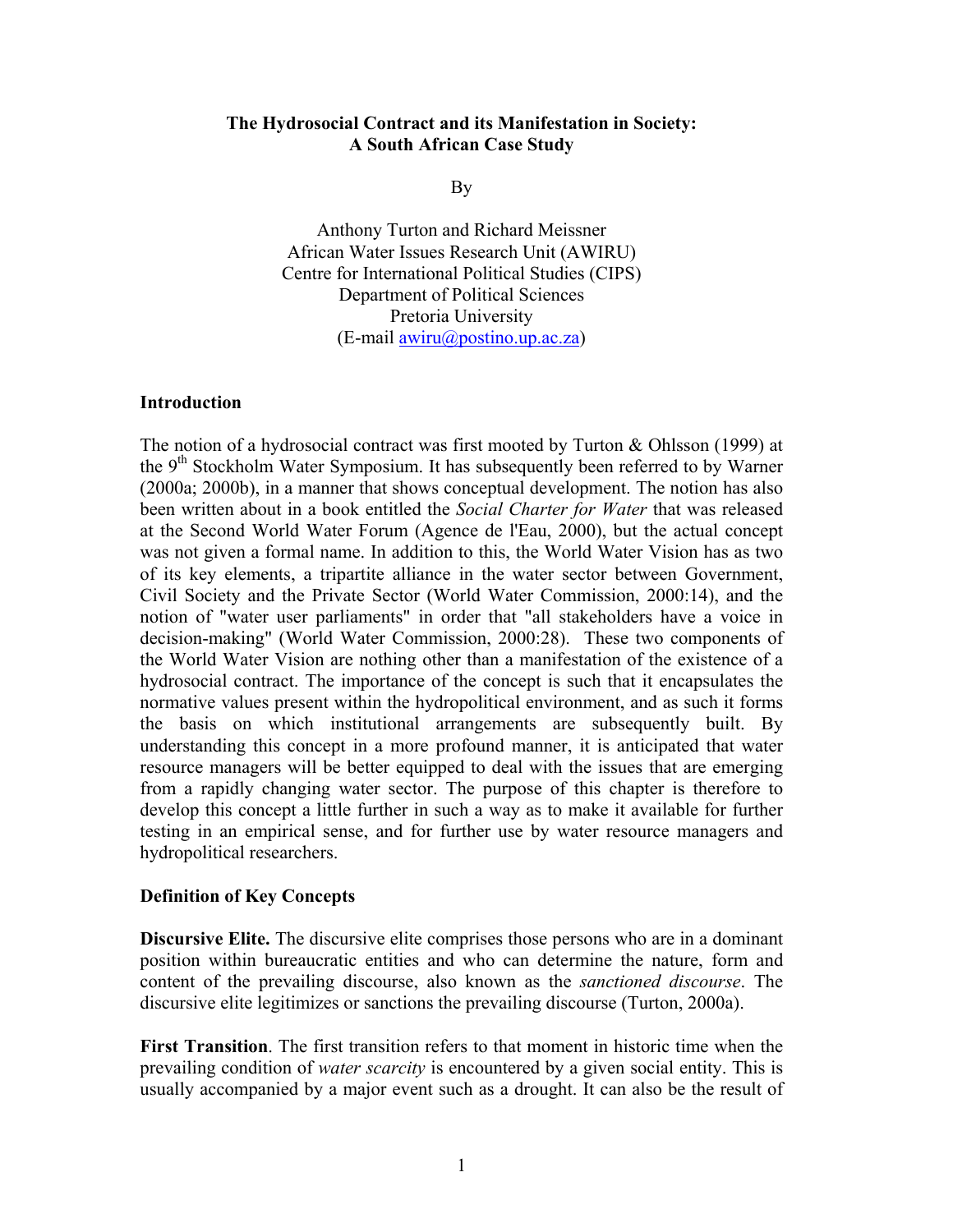the convergence of events such as a period of rapid population growth and unchecked industrialization that is punctuated by a major drought. The first transition can also be accompanied by increased levels of induced scarcity caused by the pollution of existing sources of water as the result of unchecked industrial or mining activities. The *Hobbesian form of hydrosocial contract* is often the result of this series of events.

**Hobbesian Form of Hydrosocial Contract**. The result of the interaction of hydropolitical dynamics during the *first transition* often results in a bipolar configuration between the government and water-consuming public. This closely resembles the elements of Thomas Hobbes' (1651) philosophical writing.

**Hydraulic Mission.** The hydraulic mission is the overarching rationale that underpins the state's desire to establish conditions that are conducive to socioeconomic and political stability. As such it can be regarded as a form of ideology in the study of hydropolitics, infusing itself into the dominant or *sanctioned discourse*, serving to legitimize (and thereby sanction) this discourse.

**Hydrosocial Contract.** The hydrosocial contract is the unwritten contract that exists between the public and the government (Turton  $& Ohlsson, 1999$ ) that comes into existence when the individual is no longer capable of mobilizing sufficient water for their own personal survival, and that acts as a mandate by which government ultimately takes on and executes this responsibility. This hydrosocial contract thus acts as the basis for institutional development, and also determines what the public deems to be fair and legitimate practice such as the desire for ecological sustainability, to which politicians react (Turton, 2000a). There are two different permutations of the hydrosocial contract, known respectively as the *Hobbesian* and *Lockean form*.

**Lockean Form of Hydrosocial Contract**. The result of the interaction of hydropolitical dynamics during the *second transition* often results in a triangular configuration between the government, water-consuming public and special interest groups such as NGOs. This closely resembles the elements of John Locke's (1690) philosophical writing.

**Resource Capture.** Resource capture is a social effect of environmental scarcity where more powerful groups of people manage to monopolize access to a critical resource such as water (Homer-Dixon 1994:11; Homer-Dixon & Percival, 1996; Ohlsson 1998:4; Ohlsson, 1999:38) leading to the ecological marginalization of weaker groups of people. This becomes one of the driving forces in the hydropolitical arena, defining the actions of major role-players.

**Second Transition**. The second transition occurs when existing supply-sided solutions fall short of water demand and a condition of *water deficit* prevails. At this time the public start to regard future augmentation as being either too costly or environmentally unacceptable. This transition is accompanied by factors such as the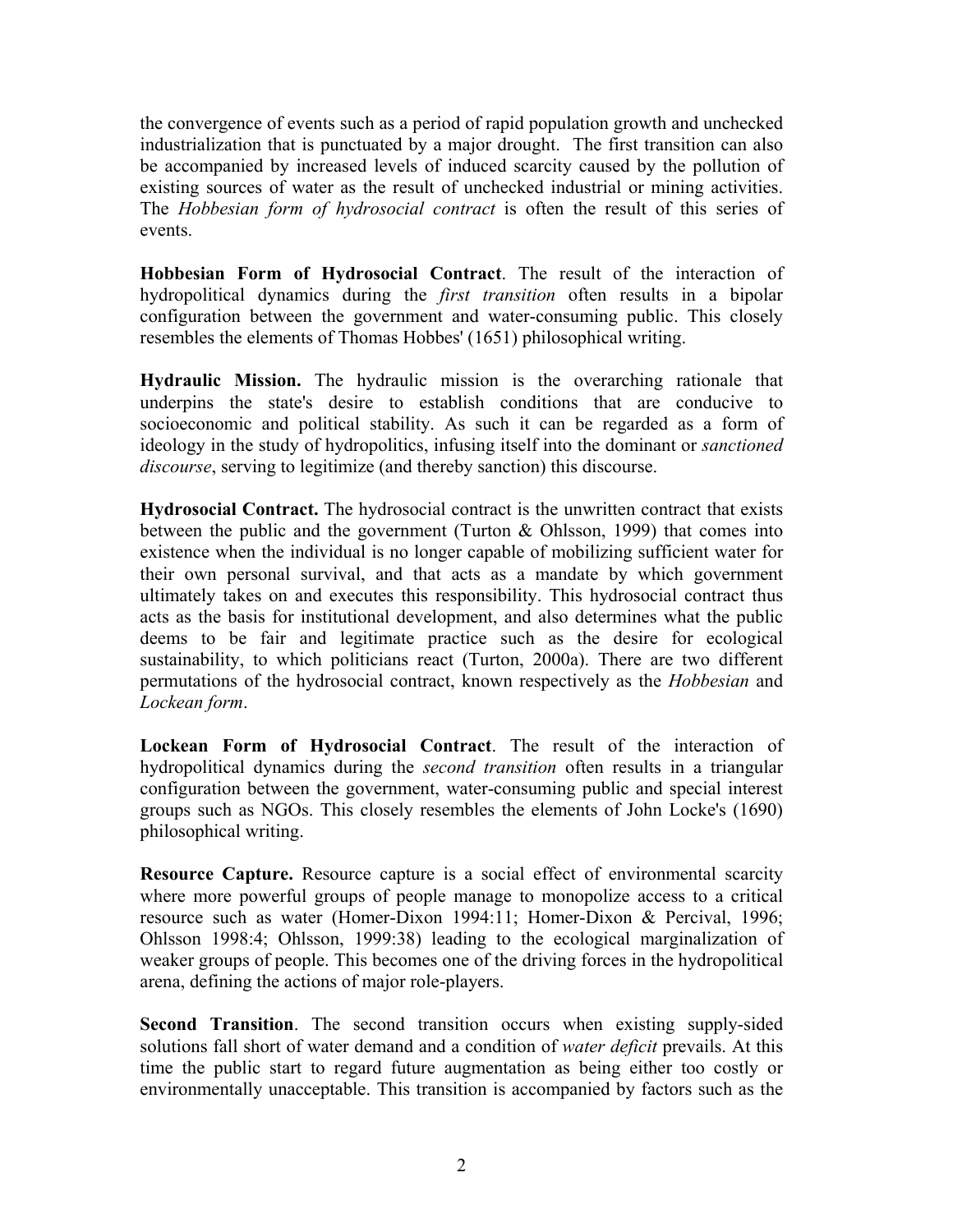birth of a new form of social conscience, often in the form of environmentalism, and the growth of civil society that embraces this emerging conscience as its fundamental normative foundation. The *Lockean form of hydrosocial contract* is often the result of this series of events.

**Sanctioned Discourse.** The sanctioned discourse is the prevailing or dominant discourse that has been legitimized by the *discursive elite* within the water sector at any one moment in time. It represents what may be said, who may say it is and how it may be interpreted, thereby leading to the creation of a dominant belief system or paradigm (Turton, 2000a).

**Water Deficit**. Water deficit refers to the prevailing condition that exists when the use of freshwater within a given social entity exceeds the level of sustainable supply (Turton & Ohlsson, 1999), and the ecological and financial costs of additional supply-sided augmentation schemes become questioned by civil society. This usually coincides with the *second transition*.

**Water Scarcity.** Water scarcity is the condition that exists when the demographically-induced demand for water exceeds the prevailing level of local supply (Turton  $& Ohlsson, 1999$ ), meaning that supply-sided augmentation becomes necessary. This usually coincides with the *first transition*.

**Water Surplus.** Water surplus is the prevailing condition that exists when the locally available supply of fresh water exceeds the local demand for it.

# **Development of a Theoretical Model**

Due to the fact that the hydrosocial contract is dynamic in nature, undergoing a series of fundamental changes over time, it becomes instructive to first dwell on the development of a basic model. Let us assume that in a given geographical entity, at some past moment in time, there was an initial water abundance. A good example to use is the region that was known as "Witwatersrand" in South Africa. The reason for the selection of this geographic entity as a case study is fourfold:

The name "Witwatersrand", when translated directly means "Ridge of White Waters". This name was given to the area because it straddles a significant watershed in central South Africa, so it was the origin of many springs and small streams. Early mining settlers gave the name to the area because it described the cascading waters that fell down this escarpment shortly after emerging at the surface as a series of springs.

The Witwatersrand is the place where gold was first discovered in South Africa. This in turn led to the rapid growth of Johannesburg, along with a conurbation of smaller mining towns that sprawled out along the entire stretch of what later became known as "the Rand", which was a shortened version of "Witwatersrand". In the Afrikaans language "rand" means "ridge". This rapid industrialization and associated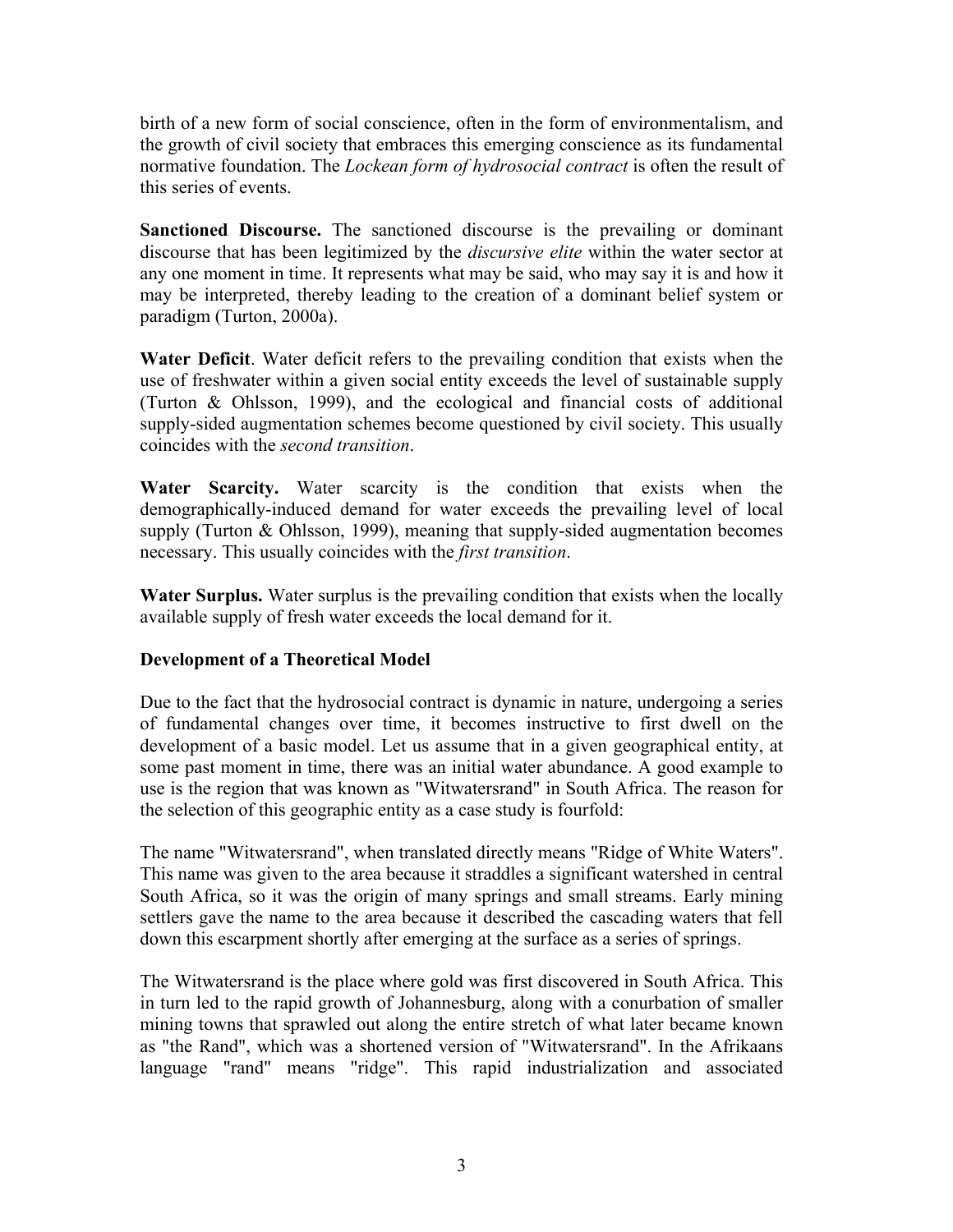urbanization placed enormous strains on the water resources in a relatively short space of time.

The Witwatersrand, which has subsequently undergone a name change to "Gauteng" (roughly meaning "place of gold"), is now the largest industrial and urban complex in the entire Southern African region. As such it can only survive as the result of massive water transfer schemes similar to those that maintain the city of Los Angeles. These schemes are extremely complex, a problem that is compounded by the fact that the Gauteng area is situated on a watershed at high altitude (some 1,800 metres above sea level). This implies that all water, which is transferred there by these major schemes at great cost, simply flows away again.

South Africa has undergone a major political transformation over the last century, with very distinct periods of history where specific power configurations were present. In other words, as a case study area, it provides a rich source of variables that can be analyzed with the result that interesting conceptual models can be constructed from these variables.

Having noted these points, let us now focus on the development of a basic model. In the latter part of the  $19<sup>th</sup>$  Century, the Witwatersrand area was relatively water abundant. At that time people were linked in a more intimate way with their water supply. In most cases water was available either from a shallow well or from a nearby stream. Water quality was generally high. From this we can say that there was a period of initial water abundance at that time. Then came the discovery of gold in 1886, which almost immediately triggered a massive influx of people. These people, almost all of who were driven by the desire to get rich quickly, had a fundamentally different set of values when compared with the original indigenous inhabitants. Whereas the previous inhabitants tended to be farmers, living in a way that was more intimately linked with the environment, the newcomers tended to view the landscape as a source of potential mineral-derived wealth. In 1887 the population of the area stood at around 10,000 people. Typhoid became a serious threat because no arrangements for adequate sanitation had been made. The small amount of water on which this unruly population relied for their survival, soon became polluted and unusable for human consumption (Bath, 1999).

Two events of relevance to the development of a hydropolitical model happened at this time. Firstly, mining started in earnest. This meant that the surface gold that had originally been exposed on the northern face of the watershed making up the Witwatersrand, was rapidly depleted. This exposed ore-bearing seam was systematically followed underground, and in the process, mineshafts were sunk. These shafts encountered water, so dewatering became a major component of the mining activities. The one result of this activity was the rapid drop in the water table. Wells and boreholes dried up, as did the natural springs and fountains that had originally been the inspiration for the region's name. Secondly, mining attracted a large number of people, so rapid urbanization was the result.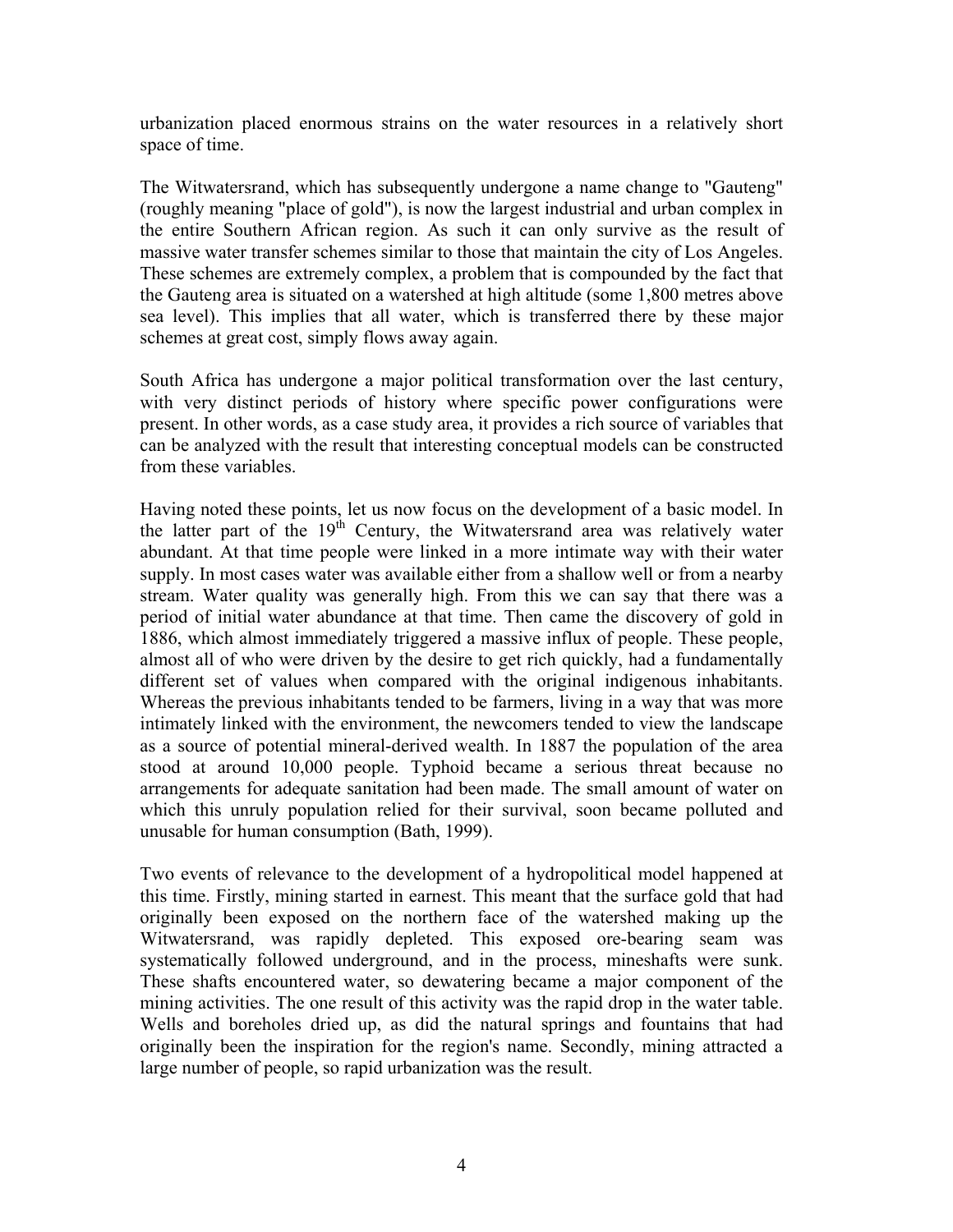The nett effect of these two variables was the fact that Johannesburg experienced an acute shortage of potable water between 1886 and 1903. This was a significant event because at that point, the initial water abundance gave way to a prevailing condition of water scarcity. This transition is significant in terms of the hydrosocial contract, and will be called the "First Transition" for the purposes of developing a coherent model. The results of this transition to water scarcity were significant for four major reasons.

The individual lost the intimate contact that they previously had with the water resource. By 1895 all significant aquifers in the region were tapped. These were situated around Zuurbekom and the Klip River Valley which were the main sources of supply until 1917 (Bath, 1999). Whereas previously the individual would draw water as needed from a local stream or well over which they had some form of direct control, the transition to water scarcity meant that this relationship $<sup>1</sup>$  between humans</sup> and water changed in a fundamental way.

Because the individual was no longer able to supply their own water needs, they looked to government for the creation of a central authority with the sole task and responsibility of supplying clean water and sanitation services. In the Witwatersrand case, this saw the creation of the Rand Water Board (RWB) in 1903 (Bath, 1999). The creation of this public utility (RWB) came about after a severe drought, coupled with financial problems that plagued the fragmented operating companies, most of which were associated directly with a mine. These events saw the desire to find a more permanent solution to the water supply problem of the Witwatersrand (Bath, 1999). The significance of this is that the individual now looked to the state to provide<sup>[2](#page-30-1)</sup>, so water became somebody else's business.

Water became a commodity at this moment in time. This changed the perceptions that people had of water. Instead of being a vital source of life that was provided from the local environment to which people had an intimate linkage, water now became a commodity that flowed from a tap with the origins of that water being somewhere remote and someone else's business to provide.

The state rose to the occasion with some relish, and what has been described by authors such as Reisner (1993) and Swyngedouw (1999), the "hydraulic mission" of the state was born. This is a very significant event in the understanding of the hydrosocial contract, with the hydraulic mission being particularly relevant.

Thus one can say that the first transition from water abundance to a condition of water scarcity, unleashes a number of critically important dynamics in a hydropolitical sense. The most notable of these being the birth of the hydraulic mission of the state which has as its basic *raison d'être* the mobilization of more water. Platt (1999) refers to this as the phase of "heroic engineering". Reisner (1993) refers to this as the era of performing "hydraulic miracles". Swyngedouw (1999) refers to this phase as the "production of nature" or the creation of "hybrids". For purposes of this chapter, we can call this the "Supply-Sided Phase" of water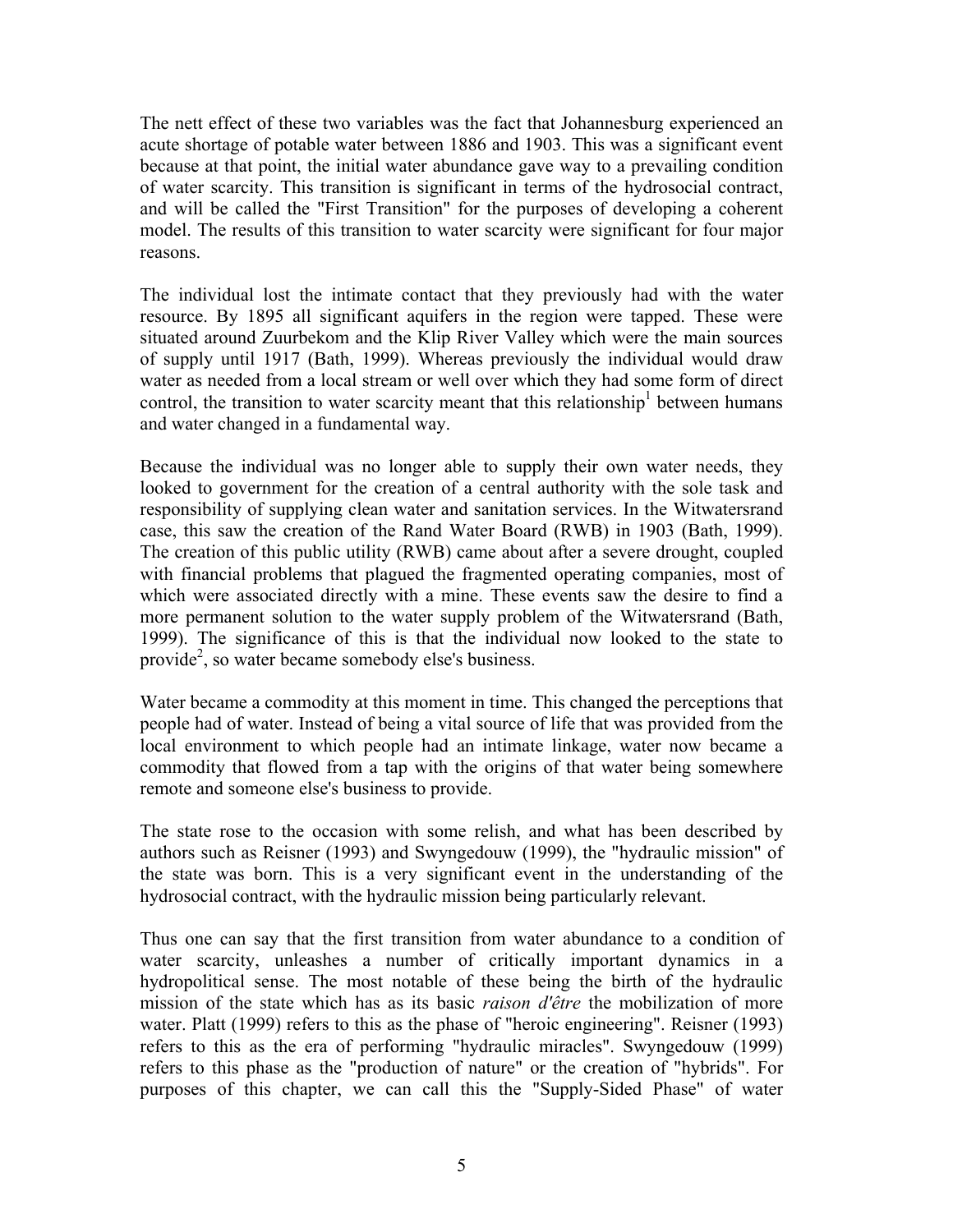management that sees engineers become the dominant discursive elites with a clearly defined sanctioned discourse that is centered on the basic paradigm of getting more water, from ever distant sources, to satisfy the thirsty consumers. The work of these engineers becomes extremely important, as in essence, the foundation of stable longterm economic growth and prosperity (along with all of the social and political ramifications associated with this) rests on their shoulders.

Interesting things happen in a hydropolitical context during the Supply-Sided Phase of water management, some of which seem to be universal in the sense that evidence of their existence can be found elsewhere in the world.

The era of the engineer is born with gusto. There is no end to their ingenuity. Starting off with simple dams, pipelines and water treatment plants, their skills develop in direct response to the levels of complexity encountered. There are two important aspects of this that are relevant to an understanding of the hydrosocial contract. (i) With their basic grounding in Newtonian physics, no problem is insoluble. Because all problems are presented in terms of a definite paradigm - how to get more water from increasingly distant sources - typically no alternatives to this type of solution are considered. This gives rise to a strongly articulated sanctioned discourse that is reflected in the institutional settings from which the engineers function. It also reveals itself in the language of the engineer where water conservation becomes the act of taking water from a river and supplying it to an arid or semi-arid area in order that the "desert may bloom". They also refer to "reclaiming" land where nature has allowed it to turn into a desert<sup>[3](#page-30-2)</sup>. This gives a hint of the second important aspect. (ii) The philosophical base of engineering is solidly cast on the desire to control nature. This is clearly evident in the philosophical writings of Francis Bacon (1620) and his student, René Descartes (1637).

The philosophical basis of modern science, particularly Newtonian physics, is to control nature rather than to understand it. Understanding nature is tolerated insofar as it enables man to ultimately gain control. This is evident in the work of Francis Bacon (1620) who first described new methods of inquiry into the natural sciences. In this context, Bacon said that we can use the "noble discoveries" that will come from the new method of inquiry to "renew and enlarge the power of the human race itself over the Universe" (Kitchen, 1855:129). Bacon's thesis was supported by the subsequent work of René Descartes (1637) where he said, "[I] saw that one may reach conclusions of great usefulness in life, an[d] discover a practical philosophy [i.e., the natural sciences] … which would show us the energy and action of fire, air, and stars, the heavens, and all other bodies in our environment and [we] could apply them … *and thus make ourselves masters an[d] owners of nature*" (Anscombe & Geach, 1954:46) (Emphasis added). The control of nature aspect is still relevant today within the natural sciences and is particularly manifest in hydraulic engineering. An example of this can be found in the Royal Charter of the (UK) Institute of Civil Engineers (ICE), which aims at, "promoting the acquisition of that species of knowledge, which constitutes the profession of a Civil Engineer, being the art of directing the great sources of power in Nature for the use and convenience of Man"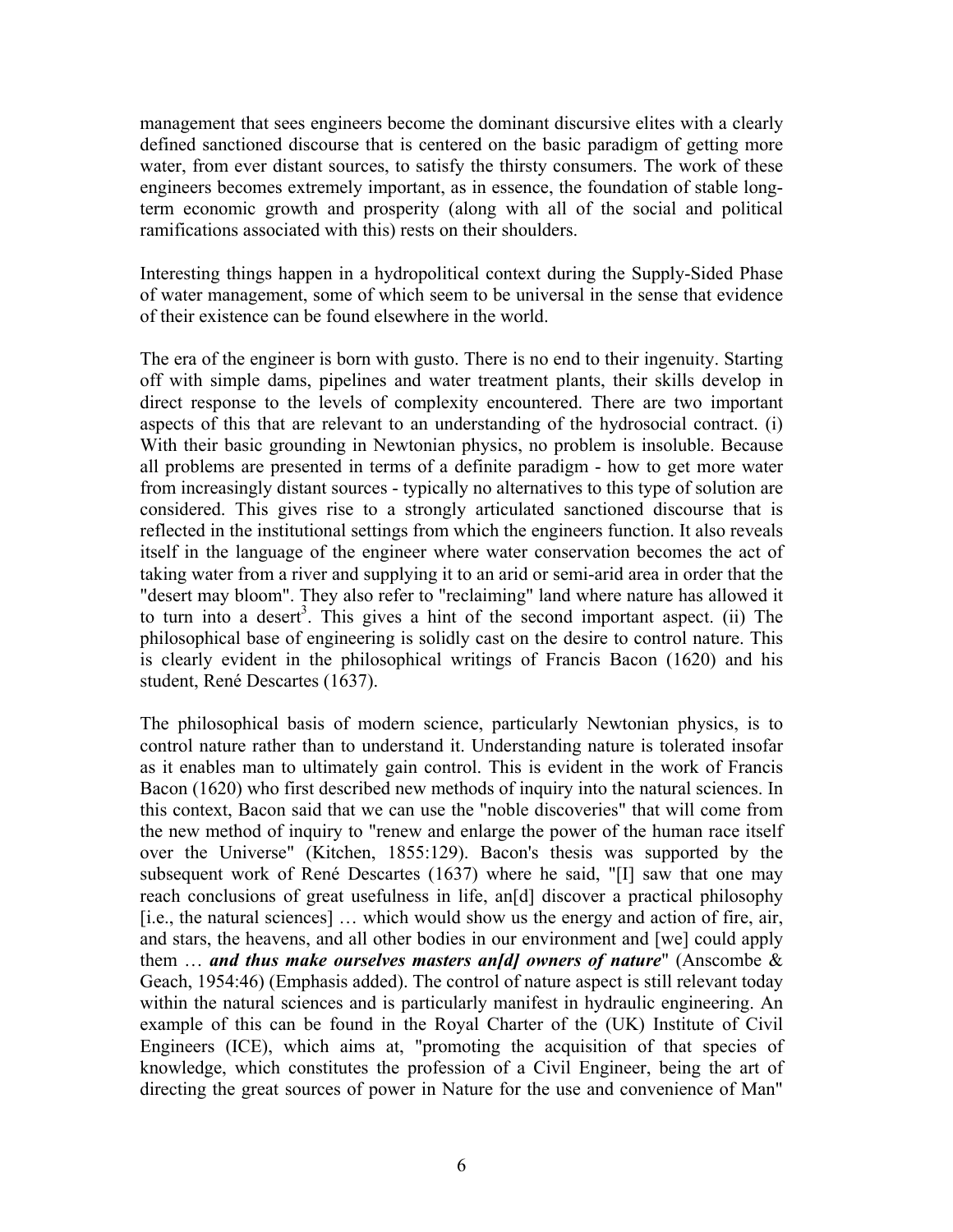(Wright, 2000). This philosophical foundation affects the way that humans construct knowledge, which in turn impacts on the way that humans interpret information (Turton, 1999). This has urged social theorists like Giddens (1984:335) to conclude that there are social barriers to the reception of scientific ideas and provable truths. This strong philosophical basis underpins almost all supply-sided management in the water sector.

Engineers can move water from anywhere to anywhere, provided that two<sup>4</sup> necessary pre-conditions are met. (i) There must be enough money available to finance these increasingly complex projects, and (ii) there must be sufficient energy available with which to move the water.

The problems of supply-sided management become increasingly complex however. Water supply to the Witwatersrand grew by a steady 5% per annum for 80 years in order to keep pace with the growth of mining and industry in the region. To sustain this growth, RWB, in conjunction with the Department of Water Affairs and Forestry (DWAF), extended its search for water sources over great distances (Bath, 1999). As a consequence, some of these Inter Basin Transfers (IBTs) are the largest in the world (Abrams, 1996:2). In the case of the Witwatersrand, water is moved from a variety of sources into the Vaal Dam. Most of the augmentation comes in the form of IBTs where water from another river basin is harnessed and stored in a dam, then to be transferred through a watershed and discharged into an adjacent basin where it is allowed to flow according to gravity. A glance at Figure 1 is most illuminating in this regard. This map shows the existence of major existing dams and IBTs in South Africa in the late 1990s (Basson *et al.,* 1997). In the case of the Vaal River system, the shortfall is augmented by the Tugela-Vaal, Buffalo-Vaal, Assegaai-Vaal and the Usuthu-Vaal transfer schemes (Basson *et al*., 1997:49). What is missing from this map is the Lesotho Highlands Water Project (LHWP) as this was not completed at the time that the map was drawn. Today what is known as the Vaal River System consists of the above five IBTs augmenting supply to the Vaal, as well as the Vaal-Olifants and Vaal-Crocodile transfers, which are shown on the map. Should these schemes be insufficient for the needs of Gauteng, then three other alternatives are currently under consideration (Basson *et al*., 1997:50). These are (i) the Thukela Water Project, (ii) additional transfers from the Orange, either in the form of Phase 2 of the LHWP, or via a canal<sup>[5](#page-30-4)</sup> on South African soil, and (iii) transfer of water from the Mzimvubu River via either the Thukela or Orange, to the Vaal. The elaborate nature of these schemes can be seen in Figure 5.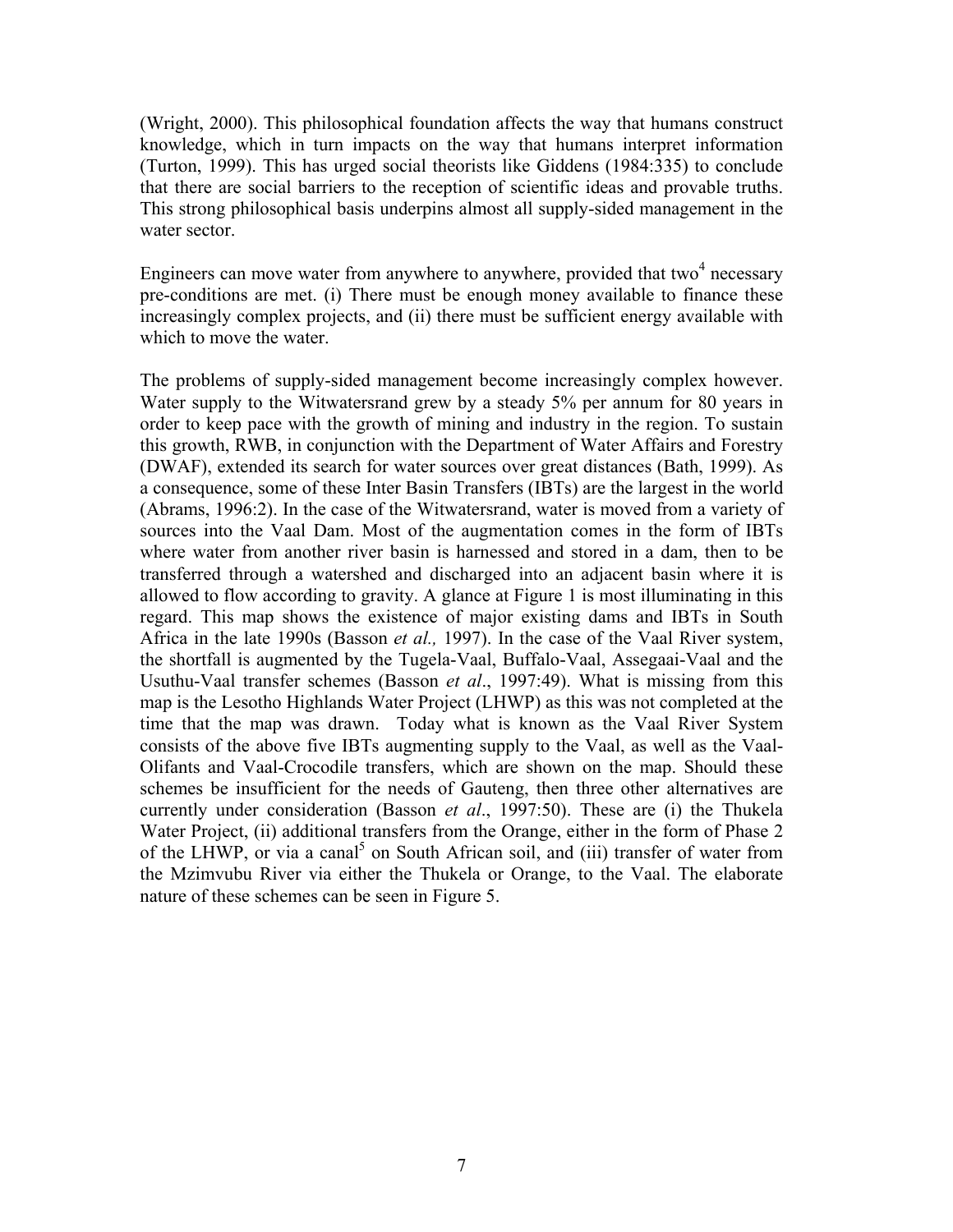

**Figure 1. Map of South Africa showing major existing dams and Inter Basin Transfers (Basson** *et al***., 1997:9). The Lesotho Highlands Water Project is not shown, as it was not yet operational when the map was drawn, although Katse Dam is shown.** 

It is evident from these schemes that the problems of supply for Witwatersrand (Gauteng) are becoming increasingly complex and costly. Cost in this sense is used in terms of both finance and environmental degradation. It is this increased cost that holds the key to understanding the next critical transition in the hydrosocial contract. This occurs when the condition of water scarcity gives way to a prevailing condition of water deficit. This so-called "Second Transition" is important for a number of reasons.

The second transition coincides roughly with the birth of a new social consciousness. This is usually in the form of environmentalism, triggered by the increasing costs in ecological terms of the continued quest to mobilize more water. This certainly happened in the USA where the Sierra Club became one of the early sources of antidam lobbying. This subsequently grew into a sophisticated set of Non-Governmental Organizations (NGOs) such as the International Rivers Network (IRN). In the case of South Africa, a plethora of NGOs exists. Some of these derived from human rights activism<sup>6</sup> during the anti-Apartheid struggle, whereas others are related to environmental issues. Many of these NGOs have a strong international presence. A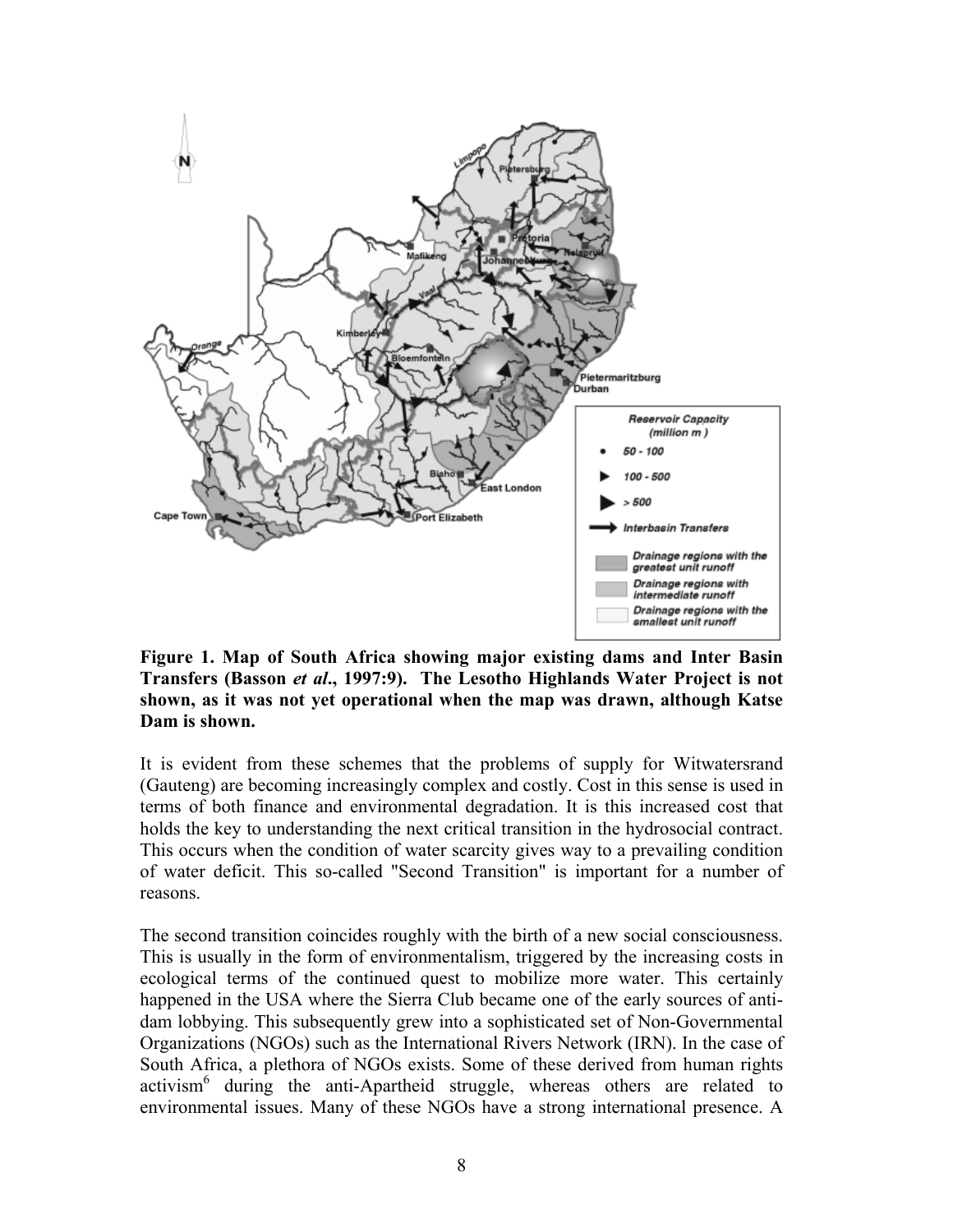non-exhaustive list of NGOs includes the Environmental Justice Network Forum (EJNF), Earth Life Africa (ELA), Southern African Rivers Association (SARA), International Rivers Network (IRN), Group for Environmental Monitoring (GEM), MVULA Trust and the Environmental Monitoring Group (EMG).

This new social conscience is encapsulated in an emerging civil society that starts to act as a strong counter-force to government hegemony over the sanctioned discourse. In short, this civil society begins to challenge the prevailing sanctioned discourse, and starts to suggest that an alternative to supply must be considered. This can be considered to be the birth of the Demand Management Phase of water management, which has as one of its components, the issue of equity<sup>7</sup>.

In the case of South Africa, the second transition coincided with a period of farreaching political changes. Political conditions in South Africa, during the period before 1994, dictated that water management and supply was done in an inequitable fashion. Agriculture, for instance, received the bulk of the water supply, even in the Witwatersrand area, with farmers paying relatively little for the water abstracted from rivers and aquifers. Significantly, the commercial agricultural sector, consisting mainly of white Afrikaans speaking farmers, was a significant constituency of the National Party (NP) government. At the same time the bulk of South Africa's black population, especially those living in the rural areas, had limited and inadequate access to water resources. This changed dramatically after 1991, when a new political dispensation was negotiated at the Convention for a Democratic South Africa (CODESA), paving the way for the drafting of the new South African Constitution (Esman, 1991:107). The change of government from a white minority controlled oligarchy to majority democratic rule was relatively peacefully transacted as a result of this negotiated transition. This political change transformed many aspects of life in South Africa, with municipal governance being no exception. The new Water Services Act (108/1997) placed the responsibility firmly on municipalities to provide water and sanitation services (Bath, 1999) to all of its citizens. Municipal boundaries were also redrawn to integrate the previously advantaged with the historically disadvantaged communities, some of which lived in close proximity with one another but which were subject to different tax bases and municipal governance, and hence displayed major disparities in service delivery.

The policy basis and resultant functions of DWAF prior to the second transition were focussed jointly on water resource management as well as the aggressive development<sup>[8](#page-30-7)</sup> of water resources. This included the management of the larger catchments, the administration of government water control areas, the supply of bulk untreated water to utilities such as RWB, water quality management and the administration of the Water Act (54/1956). Significantly, DWAF did not regard itself as being responsible for ensuring that all citizens had a supply of water, and they had no political mandate for that responsibility. This is a manifestation of the institutionalization of resource capture that had occurred over the bulk of the  $20<sup>th</sup>$ Century. Furthermore, the country had been divided from the 1960s, into nominally independent so-called "homelands" or Bantustans as the consequence of the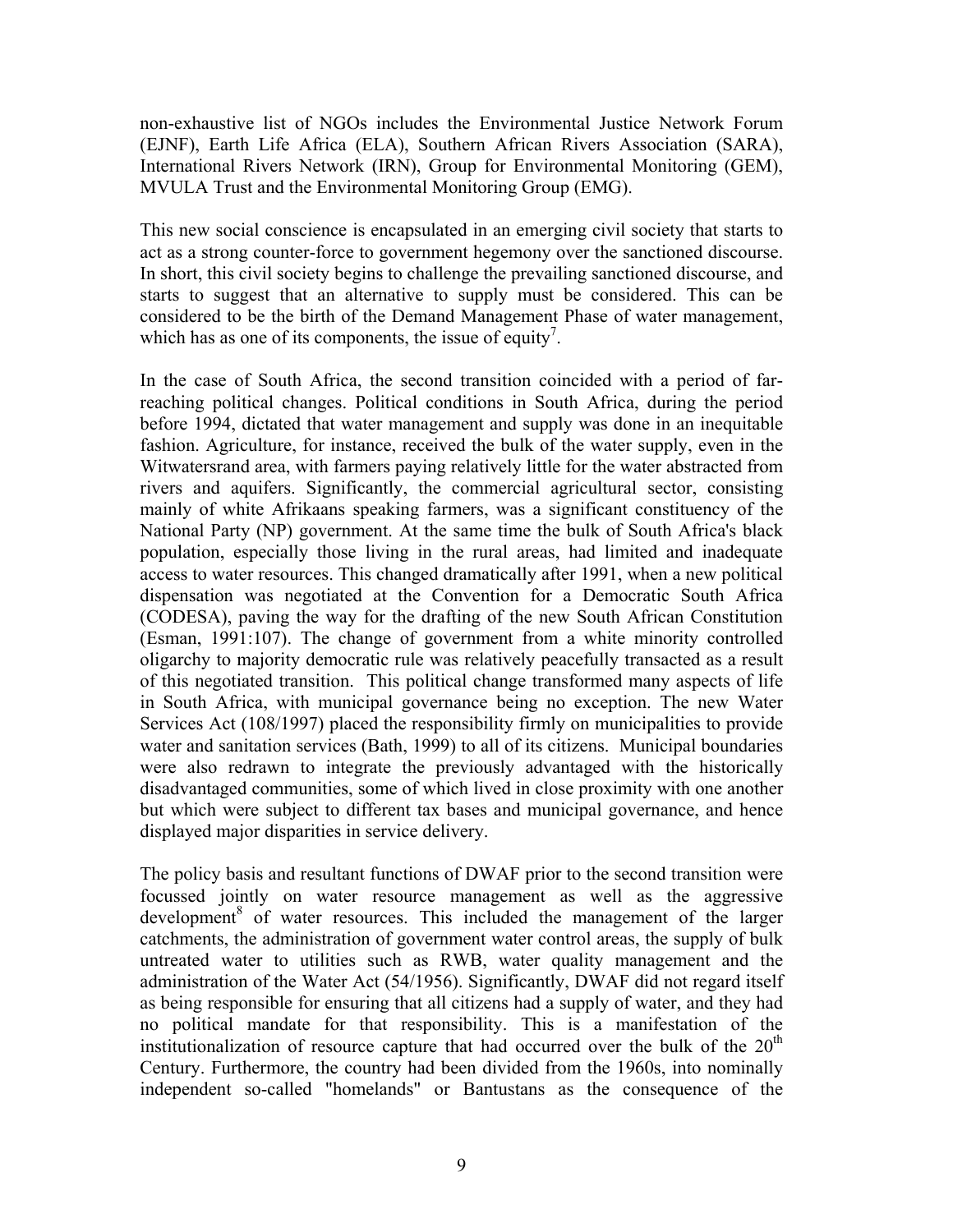Apartheid policies of the minority government, and DWAF had no jurisdiction in those areas. These Bantustans were generally located in the more arid and resourcepoor portions of the country. Authors such as Homer-Dixon and Percival (1996) interpret this as a manifestation of the ecological marginalization consequence of the long-term and systematic resource capture strategies, which the minority government had institutionalized during the Apartheid era. By 1994, approximately 75% of the population lived on 13% of the land (Abrams, 1996), mostly in the Bantustans. The consequences of this have been far-reaching. Not only are there an estimated 12 - 14 million people without any access to potable water, with a staggering 20 million lacking adequate sanitation services (Rowlston, 2000), but there are also serious environmental effects of poverty which impact on the water resource base of South Africa. These include deforestation, desiccation, widespread diffuse pollution, invasive species of exotic vegetation (Versveld *et al*., 1998; Rowntree, 1999; van Wilgen *et al*., 1999; Enright, 1999) and other factors that together result in reduced aquifer recharge, increased siltation of impoundments and the increased risk of periodic flooding<sup>9</sup> (Abrams, 1996). It was against this socioeconomic setting that the second transition took place in South Africa.

This enables us to now consider the development of a basic model showing the development of the water supply situation for a region such as the Witwatersrand over time. This is presented in Figure 2 and it depicts water consumption over time. Because water consumption is largely demographically-induced, the curve is called the "Demographically-Induced Water Consumption Curve" (DIWCC). This curve grows through three distinct trajectories. During the initial period of water abundance, the DIWCC is relatively flat at first, but then starts to rise as the influx of people cause a rapid increase in water demand. The DIWCC then crosses the first transition from water abundance to water scarcity. In the Witwatersrand region, this occurred between 1886 and 1903. This phase sees a steady increase in demand as the population grows. In the Witwatersrand case, the population grew from approximately in 10,000 in 1887, whereas in 1999 the RWB supplied water in the same region to around 10 million people (Bath: 1999). The second transition to water deficit sees a change in trajectory again, with the early post-transition phase displaying a steep growth, followed by a gradual flattening of the curve as water demand management strategies start to impact on consumption patterns. This is not yet evident in the Witwatersrand case so its existence remains purely hypothetical at this time. This is the basic model from which the changing nature of the hydrosocial contract can be analyzed in greater detail.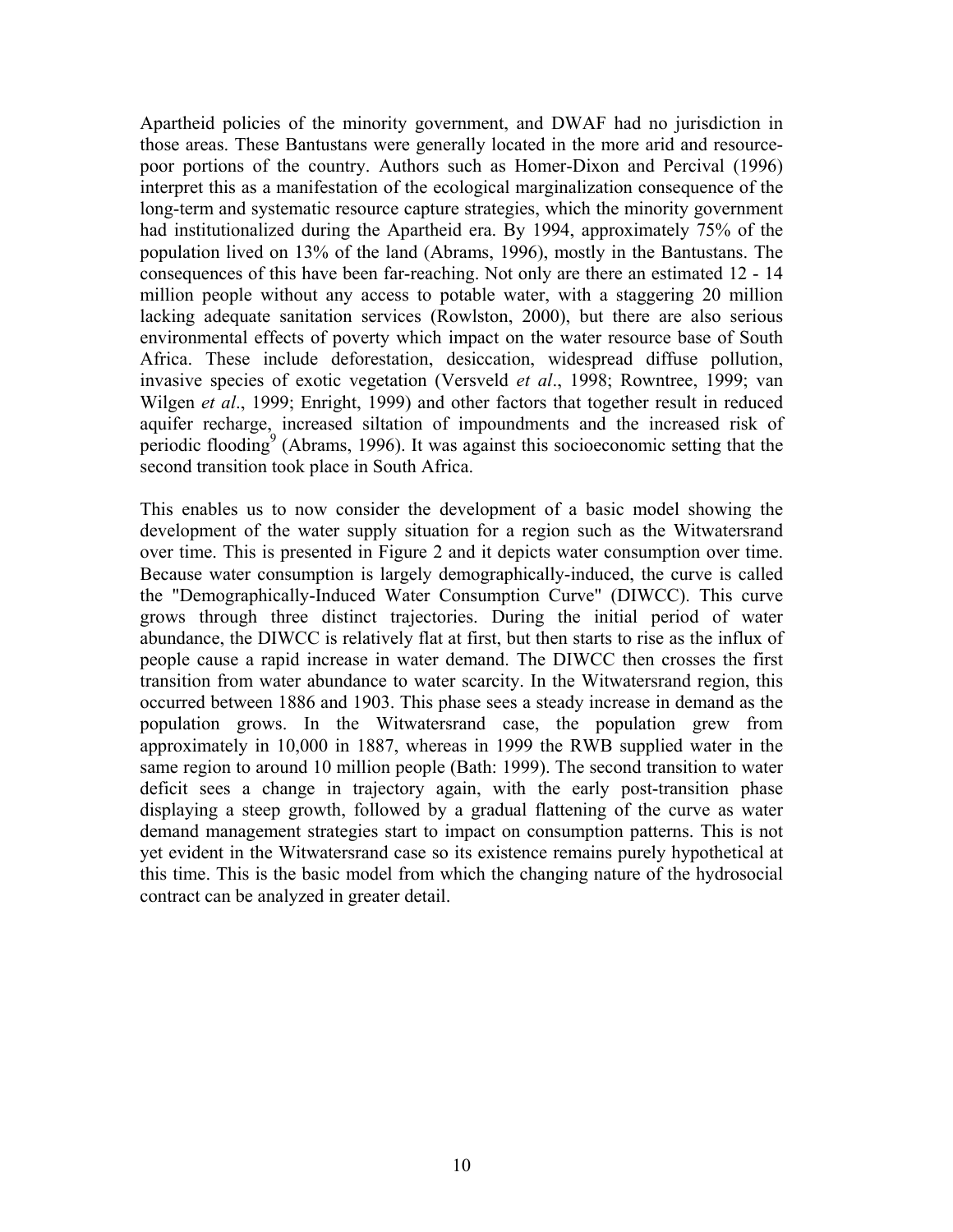

**Figure 2. Simplistic model showing transition from Supply-Sided Phase to Demand Management Phase in a political economy (Turton, 1999).** 

## **Towards A Deeper Understanding of the Hydrosocial Contract**

Armed with the simplistic model presented in Figure 2, attention can now be turned to an analysis of the hydrosocial contract with particular emphasis on the way that it changes over time. When first confronted with this model, the authors were struck by the fact that two distinct phases of the hydrosocial contract seem to be apparent. It is to an analysis of these two phases that our attention now turns.

What has been previously called the "First Transition" seems to centre on five basic issues. (i) At that moment in time, the individual is no longer able to supply their own water needs, so they look to the state. (ii) The state generally responds by creating a structure of sorts with which to meet the needs of the people. In the case of the Witwatersrand, the state responded by creating a statutory body called the Rand Water Board in 1903. This sees the birth of the hydraulic mission of society with its core aim being the mobilization of water and the development of a reliable source of supply. (iii) The individual is alienated from the source of supply, as the responsibility for mobilizing, treating, distributing and protecting water becomes somebody else's problem. The relationship between people and water undergoes a fundamental shift at this moment in time. (iv) The commodification of water sees the emergence of a new sanctioned discourse, dominated by engineers as the discursive elites, united by one overarching paradigm that is based on Newtonian physics and underpinned by Baconian and Descartean philosophy. This combination of reductionism with the desire to control nature becomes the norm. (v) A process of the  $de-ferminization<sup>10</sup>$  of water resource management begins at this time.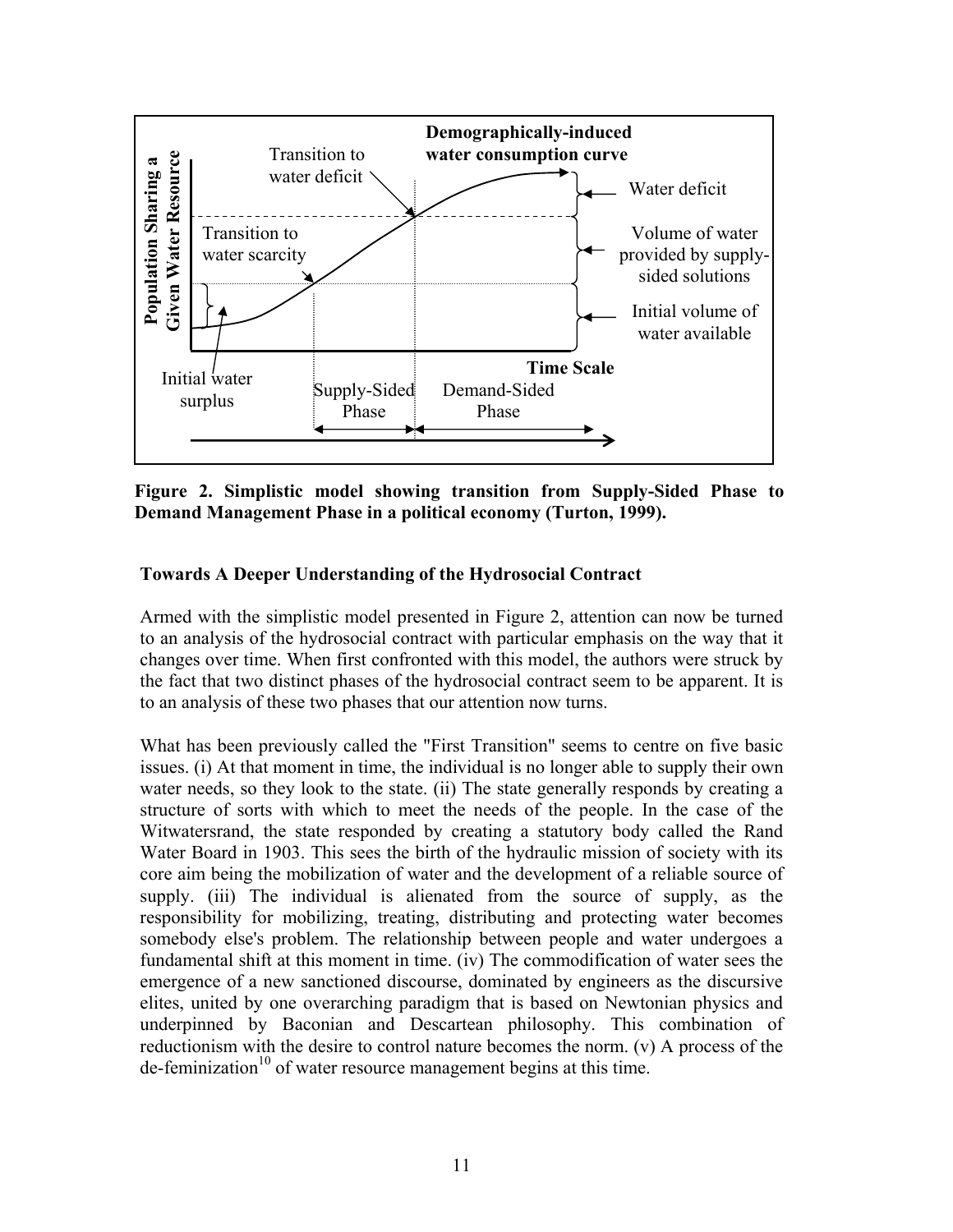At the first transition, the supply of water is thus left in the hands of an exclusive group of individuals who are remarkably good at solving problems. This cadre of discursive elites has many common features found elsewhere in the world. For example, the birth of the American hydraulic mission as an official bureaucratic entity can be traced back to the Land Reclamation Act, which was signed by Roosevelt on 17 June 1902 (Reisner, 1993:112). This hydraulic mission sought to have all of the water "conserved" by damming and piping it in order to "make the desert bloom". Reisner (1993:114) notes that "the engineers who staffed the Reclamation Service [at that time] tended to view themselves as a Godlike class performing hydraulic miracles for grateful simpletons who were content to sit in the desert and raise fruit". The Spanish hydraulic mission consisted "mainly of 'restoring' the 'perturbed' equilibrium of the erratic hydrological cycles in Spain", with the Spanish Corps of Engineers being highly elitist, intellectualist, 'high cultured', male dominated, socially homogenous and exclusive (Mateu Belles, 1995 in Swyngedouw, 1999).

This implies that the hydrosocial contract is initially one in which unequal power relations exist. The socio-political setting in which the hydrosocial contract is born thus becomes important, because the power relations that are present within this broader setting are the primary determinants of the outcome of that hydrosocial contract. Two forms of power inequality can be isolated at the first transition, both of which are particularly relevant in the South African case study. (i) The two parties to the hydrosocial contract - the individual and the state - are far from being equal in power and capability. This inequality becomes patently manifest in the functioning of the discursive elite and the emergence of the dominant sanctioned discourse that is focussed on the continued augmentation of supply. (ii) Access to and control over water becomes a key gate-keeping function in society, because the first transition is about mobilizing water under conditions of scarcity (Turton, 2000b).

In South Africa, which at that time had a political system that was based on a rationale that can best be described as Cultural Darwinism, a racially defined political elite gained hegemonic control over the balance of hydropolitical privilege in society. By this the authors mean that the allocation of water in society, became a crucial element in determining the relative economic advantage that an individual or social group could enjoy. One could argue that water allocation was the result of existing financial and political inequality, but evidence shows that water misallocation was also the cause of continued and increasing inequality. When expressed in racial (and gender) terms, this meant that the white minority gained access to the key decisionmaking structures<sup>11</sup>, which in hydropolitical terms meant that the balance of privilege in society started to manifest in the form of unequal access to clean water and sanitation services. This is in keeping with the concept of resource capture, and is an excellent example of how resource capture and ecological marginalization functions in the water sector. From this one can hypothesize that under conditions of water scarcity, access to and control over those resources determines wealth and prosperity, and as such can be used as a powerful form of political control as happened in South Africa under Apartheid rule (Turton, 2000b).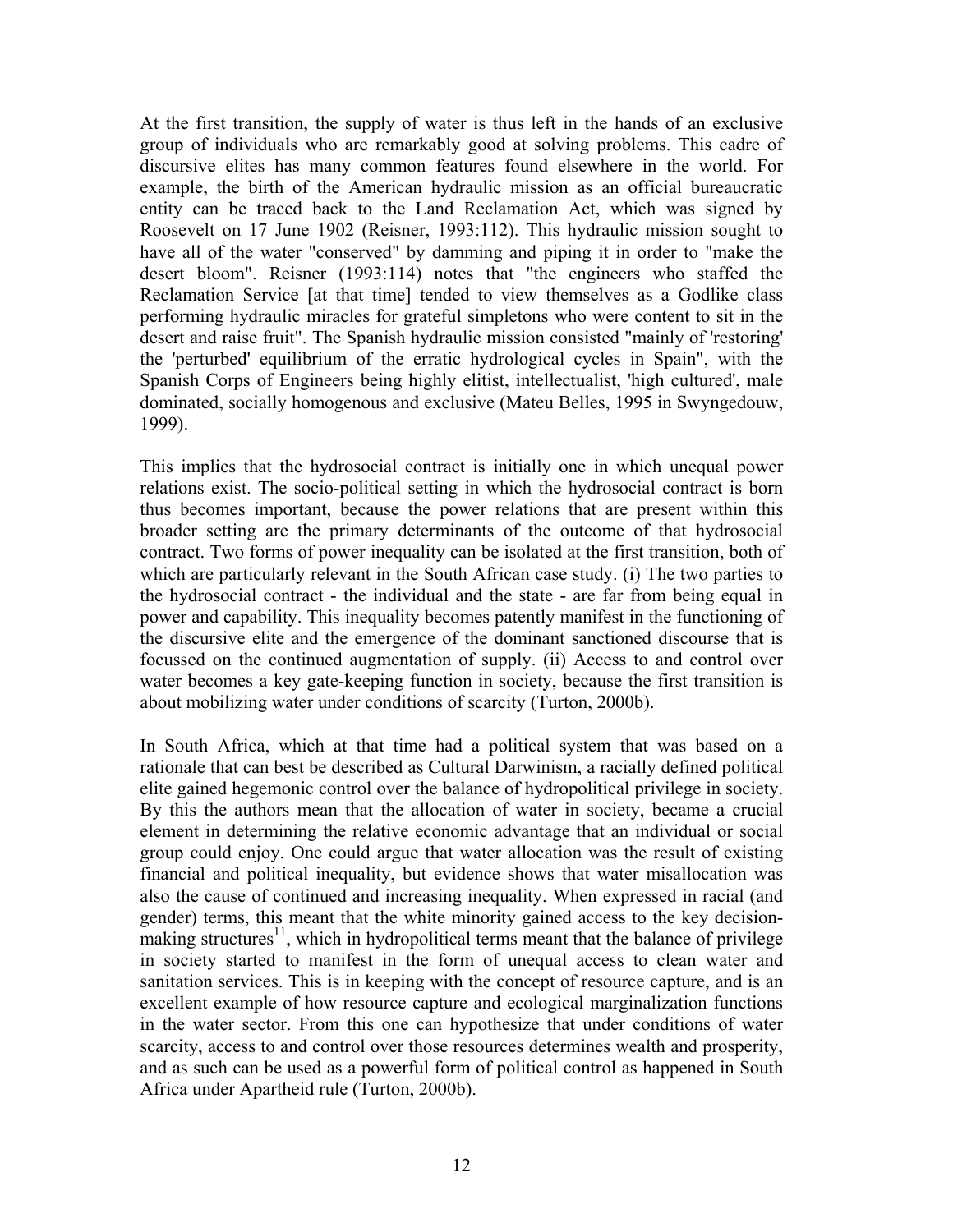In terms of political science theory, the authors were struck by the similarity with the form of hydrosocial contract that occurred during this first transition and the social contract that was proposed by the classic contract theorist, Thomas Hobbes (1651). Hobbesian thinking was based on the assumption that the state of nature was brutish and anarchic, so the need was expressed to create an all-pervasive state via a social contract. This type of social contract would involve people transferring all of their rights, except the right to life, to such a sovereign power (Frost, 1991:249) or government. This "super government" - the Leviathan - had absolute power. As Tuck (1990:106) notes, this sinister image symbolizes a ruthless and all-powerful state. In substance Hobbesian theory amounted to identifying government with force, at least in the sense that force must always be present in the background whether it is applied or not. It is this aspect that promoted the isolation and definition of the "*pouvoir*" and "*puissance*" forms of power that exist in a hydropolitical sense (Turton, 2000b), particularly in relation to the decision to build pipelines to alleviate water scarcity. As Hobbes (1651) noted in Chapter 17 of *Leviathan*, "Covenants, without the sword, are but words, and of no strength to secure man at all. The bonds of words are too weak to bridle men's ambition, avarice, anger, and other passions, without the fear of some coercive power" (Sabine, 1961:468). To this end, Hobbes (1651) retained the ancient device of a contract, though he carefully excluded the implication of a contract binding on the ruler, describing it instead as "a covenant between individuals by which all resign self-help and subject themselves to a sovereign" (Sabine, 1961:468). The essence of this was to presume the existence of two separate contracts. One by which the community itself was produced and binding its members to one another, and one between the community thus formed, and its governing officials (Sabine, 1961:431).

The fact that the Hobbesian contract "excluded the implication of a contract binding on the ruler" is of crucial importance in the water sector, as this hints at the nonexistence of any form of alternative authority against which state-initiated actions can be checked or balanced. Because the first transition of the hydrosocial contract is the genesis of the hydraulic mission of society, the technocratic elites at that time do what they do increasingly well - mobilizing water from ever-distant sources - but without taking the changing public opinion into consideration<sup>12</sup>. As the supply-sided problems become more complex, and as these technocratic elites gain experience, they become increasingly important to the state. In effect, the state would cease to function and anarchy would prevail if these technocratic elites did not perform "hydraulic miracles", so in effect the stability of the state becomes a function of the ability of these engineers to continually solve problems. As such, two distinct things start to occur with hydraulic engineers after the first transition. (i) They become increasingly protected by the state, and as such start to become instruments of the state by enacting political decisions, either wittingly or unwittingly. (ii) They become increasingly elitist and distant from mainstream society, ultimately losing touch with changing groundswells of grass roots opinion.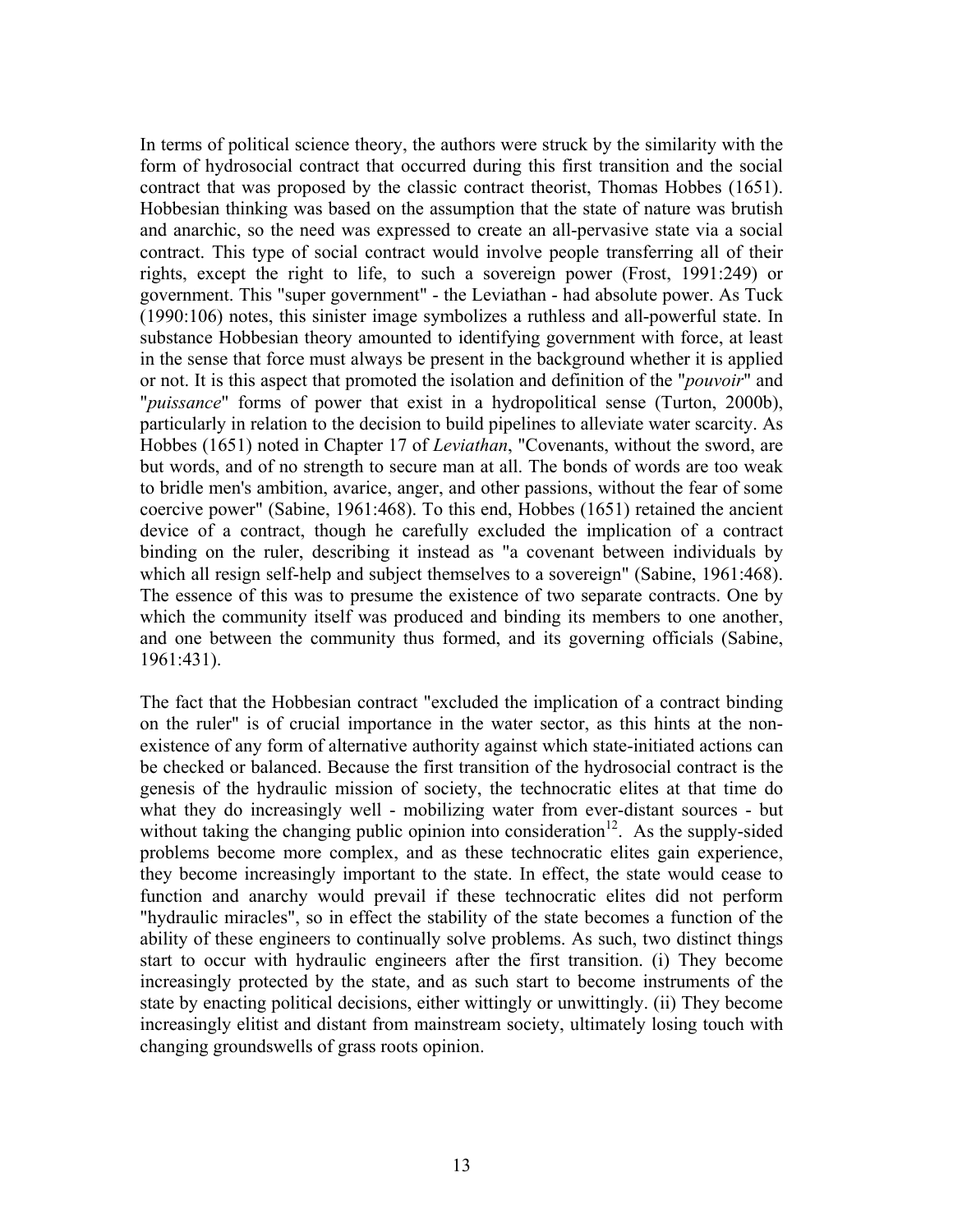These two factors are extremely important to note in terms of an understanding of the hydrosocial contract, because they contain the seeds of the eventual demise of hydraulic engineers as the sole discursive elites in society. In this regard, Gleick (1998:15) provides an interesting insight into what happened in the USA.

"The environmental movement in the United States was … *stimulated in the 1960s by the apparent unwillingness of the federal dam builders to recognize any environmental values of wild rivers* and their various proposals to build several particularly large and damaging reservoirs. In one of the most astounding proposals of all, the U.S. government announced plans in the 1960s to build a series of massive dams in the Grand Canyon, one of the most important national symbols of America. These dams provoked such an enormous outcry of dismay from environmental groups - and then from the broad American public itself - that the plans were halted: the first time such a major project had been stopped. Many conservationists believe that the successful battle to stop dams, and the Grand Canyon dams in particular, led to the modern conservation movement in the United States" (Gleick, 1998:15) (emphasis added).

The extract above hints at the existence of a technocratic elite, which had for a time enjoyed such hegemonic control of the sanctioned discourse, that they had finally lost touch with the normative basis of a changing society. In other words, the hydrosocial contract of the Hobbesian type, which seemed to exist in the USA as well, was being challenged and the so-called "Second Transition" had begun. Significantly too, the notion of wild and untamed rivers with an intrinsic value in being left unregulated starts to enter into the discourse at this time. This runs contrary to the sanctioned discourse that is informed by the Baconian/Descartean philosophical principles of controlling nature. As such, the existence of this component to the changing hydropolitical discourse provides a valuable indicator to the analyst.

The start of the demise of the Supply-Sided Phase in the USA was heralded by the birth of the ecology movement in the 1960s. David Brower, the Executive Director of the Sierra Club, succeeded in denying funds to build Echo Park Dam, even though they were forced to compromise at the time. In order to save Echo Park from inundation, the Sierra Club had to agree to leave the Glen Canyon Dam project unchallenged (Reisner, 1993:284). This unleashed a powerful response as history has subsequently revealed. Brower, in his foreword to the Sierra Club book entitled *The Place no one Knew*, wrote that "Glen Canyon died in 1963, and I was partly responsible for its needless death. So were you. Neither you, nor I, nor anyone else, knew it well enough to insist that at all costs it should endure" (Reisner, 1993:285). This mobilized considerable public support and so the American social conscience was officially born and the hegemonic control over the sanctioned discourse by the engineering discursive elite was challenged for the first time (Turton, 1999). Here the notion of wild and untamed rivers as a central rallying point for public opinion is clearly evident.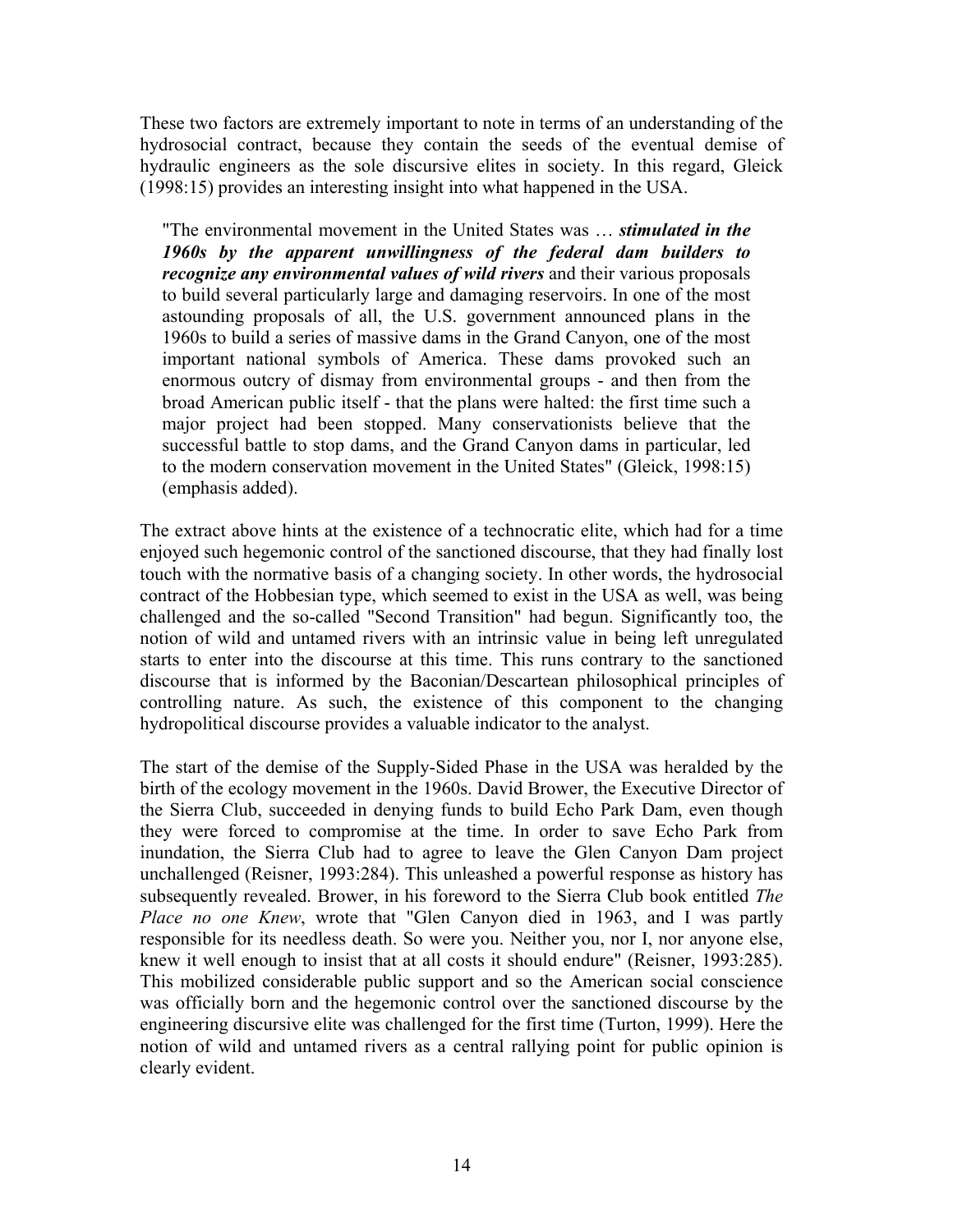This suggests that the second transition needs some form of trigger event to set it in motion. In the case of South Africa, this trigger event<sup>13</sup> took the form of the first democratic elections that occurred in 1994. Prior to that event, the state had total control of every facet of South African life. In the South African water sector, this meant that the balance of hydropolitical privilege was grossly skewed in favour of the white minority over time. In fact, at the time of the democratic transition, there were no less than 109 different water-related laws. Of those laws, at least 26 dealt directly with irrigation, with 25 of them being promulgated between 1914 - 1965. Most irrigation projects were for the exclusive benefit of white, and in particular Afrikaner, commercial farmers. Only one purely irrigation-related act was passed after 1965, the Irrigation Districts Adjustment Amendment Act (34/78). The reason for this situation was that white hegemony had been established by the mid-1960s and almost all of the irrigation land that could be appropriated had been appropriated by that date. In short, resource capture, first of land, and then of water, had been institutionalized by that date, so all subsequent legislation was merely to tie up the loose ends. This institutionalized resource capture became one of the cornerstones of the Apartheid strategy, but oddly enough is seldom written about by political scientists and analysts.

Central to this second transition of the hydrosocial contract in South Africa, was the democratic transformation, with the Constitution (Act 108/96) becoming the foundation of all future legislation. The Constitution contains a Bill of Rights that contains two paragraphs of importance to an understanding of the changing nature of the hydrosocial contract in South Africa. Paragraph 24 of Chapter 2 states that everyone has the right to an environment that is not harmful to their health or wellbeing. Furthermore, everyone has the right to have the environment protected for the wellbeing of present and future generations through reasonable legislative measures that prevent pollution, ecological degradation, promote conservation, and secure ecologically sustainable development while promoting justifiable socioeconomic development (Constitution, 1996:11). Paragraph  $27^{14}$  of Chapter 2 states clearly that everyone has the right to have access to sufficient food and water, with the state being given the legislative responsibility for achieving the progressive realization of these rights (Constitution, 1996:13). This is very relevant against the background that in South Africa the highest priority of rural citizens, who constitute approximately half of the total population of the country, is water (Abrams, 1996). In fact, government can be sued for non-delivery in terms of the Constitutional requirements noted above, so this issue is being taken very seriously indeed. The legacy of resource capture and its resultant ecological marginalization, thus impacts heavily on the water sector, leaving it a highly politicized environment.

The early legal development of the National Water Act (36/98) was done through the White Paper on National Water Policy that was launched in April 1997. This White Paper was the result of wide public participation<sup>15</sup> that had been launched a year or two previously. In order to facilitate the public participation process, a discussion document entitled *Water Law Principles* was made available to the public and all interested role-players (DWAF, 1996). This document introduced a number of basic principles that subsequently became enshrined in the National Water Act (36/98) in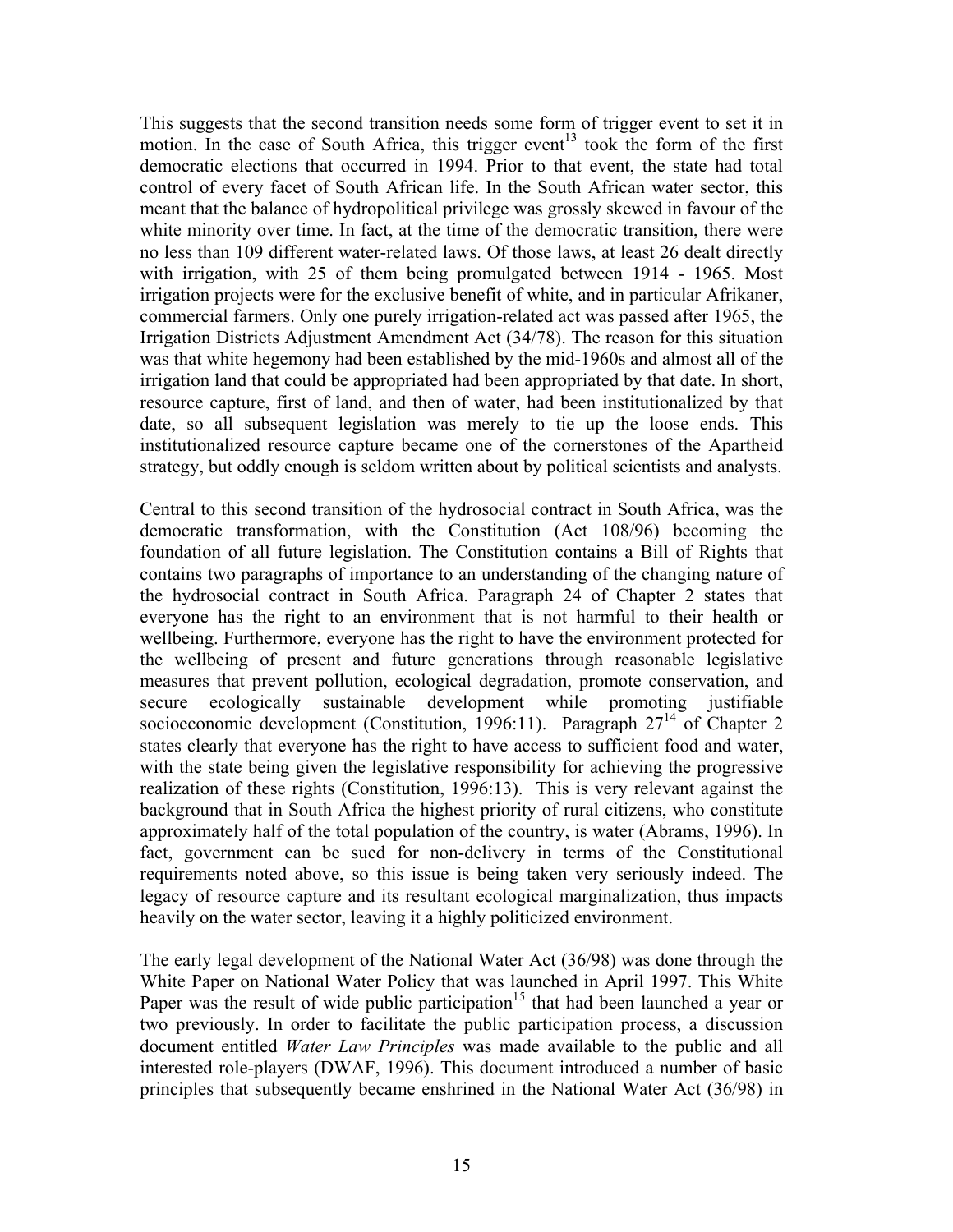some form or other. This was a unique process for two fundamental reasons. (i) The process was all-inclusive and deliberately sought to incorporate all South Africans in the act of drafting a law that would alter the balance of hydropolitical privilege in society forever, and in a peaceful way. (ii) These basic principles developed a conceptual framework that structured the public debate. These principles were farreaching and were also designed to alter the balance of hydropolitical privilege in society in a fundamental and irreversible way.

Arguably the most important of these new principles were the following: (i) All water, irrespective of where it occurred in the hydrological cycle, was regarded as a common resource, the use of which should be subject to national control. This did away with the principle of riparian rights and the notion of ownership of water by virtue of existing land rights. In this regard it must be remembered that after years of Apartheid rule, the white minority owned the majority of the land, and with this land ownership, there were also water ownership rights. As such, water rights were divorced from land ownership rights for the first time in modern South African history, and the notion of water rights was abolished. (ii) The only water that was protected by legally enforceable right was that which came to be known as the "Reserve<sup>16</sup>". This "Reserve" consists of two distinct sub-components. (a) The volume of water needed to maintain basic aquatic ecosystem functioning was referred to as the "Resource Base". This meant that for the first time in South African history, the aquatic ecosystem was legally entitled to the use of its own water, and this was protected by right. (b) The volume of water that consists of "Basic Human Needs", which is calculated at 25 litres/person/day where no other forms of piped water are available.

After a lengthy public debate on the White Paper, the National Water Act (36/98) was signed into law, repealing 108 existing laws in totality, and one partially. The partially repealed legislation was the Forest Act (122/1984) of which sections 7-9 were repealed. The National Water Act (36/98) was based on the legal concept of *res publica* that was taken to embrace three key principles - equity of access, sustainability of use, and optimal utilization. As such, the concept of *res publica* requires the state to discharge six key functions in the water sector with the view to promoting sustainability and equity for the benefit of all:

- Protection of the resource base from all forms of threat.
- $\bullet$ Ensuring the equitable use of the resource in an optimal way in keeping with the public good.
- That the resource be developed in an equitable and sustainable manner.
- That the resource be managed effectively and in a way that reduces conflict.
- That the resource be conserved wherever possible.
- That the use of the resource be controlled.

With respect to allocative mechanisms, the National Water Act (36/98) provides for three forms. (i) Schedule 1 Authorizations, using the *de minimus* principle, are allocated nation-wide. (ii) General Authorizations<sup>17</sup> are also made on a nation-wide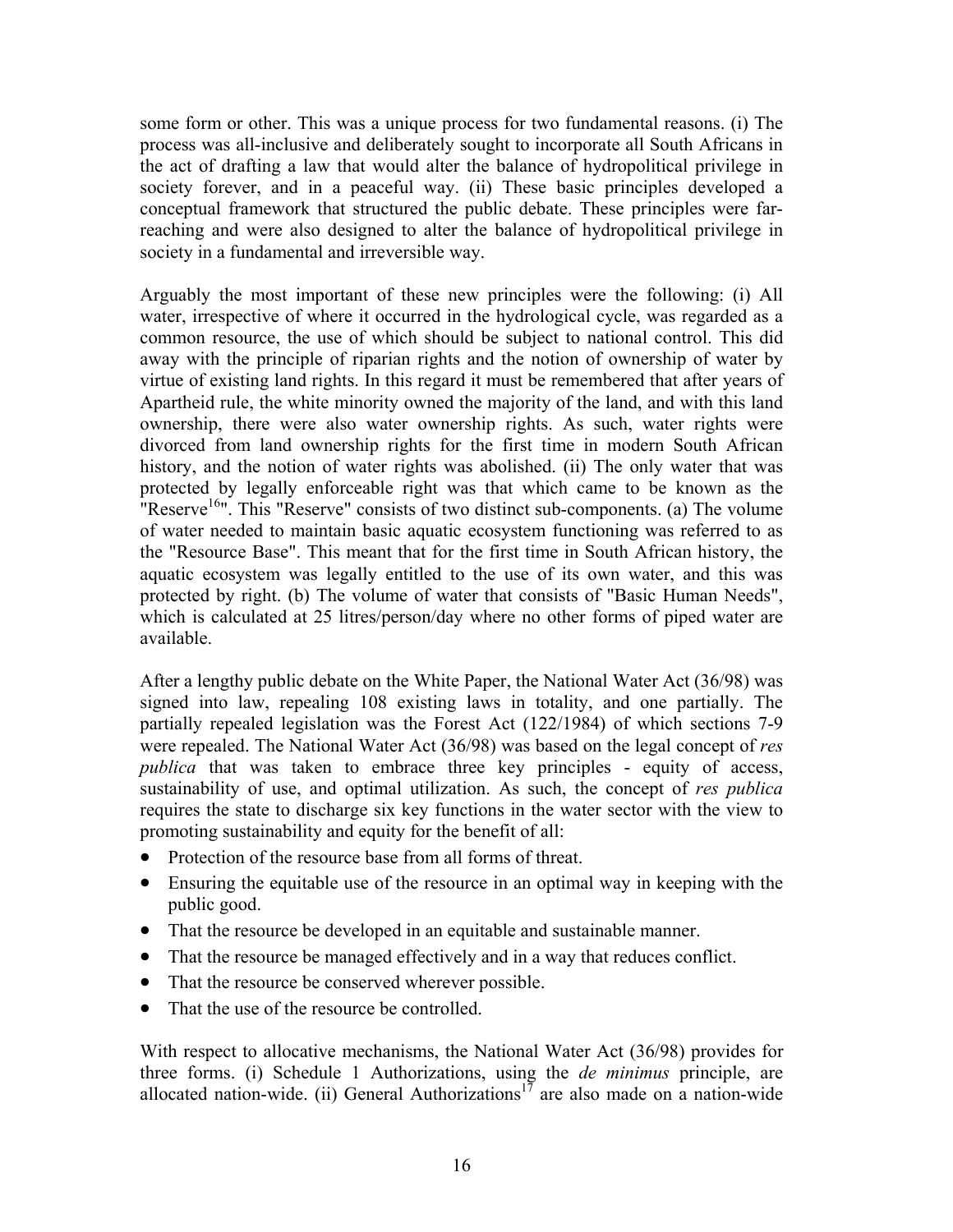basis but in terms of geographic differentiation. Significantly, this covers the use of borehole water, which is a major change when compared to the old pre-democratic legislation. In this regard, assuming that the infrastructure is installed and operated by the user, there will be no infrastructure charges  $\{NWA\ 556(2)(b)\}$ , but there will be a water management charge {NWA s56(2)(a)}(Rowlston, 2000). (iii) Licenses are issued based on individual application<sup>18</sup>. These are derived from deliberative criteria including social, equity and ecological issues, and are valid for a limited period only (40 years), but are subject to review every 5 years. All similar users will be treated similarly. Furthermore there is the distinction between two separate pieces of waterrelated legislation. The National Water Act (36/98) provides for the full hydrological cycle including first tier tariff structures, whereas the Water Services Act (108/97) governs the direct service delivery under water boards<sup>19</sup>, including the second and third tier government tariff structures. The basic purpose of the Water Services Act (36/98) is to set national standards and norms for water services and tariffs; to ensure that water services are properly planned; to clarify the institutional framework for water service provision; and to promote effective water resource management and conservation (DWAF, 1997:3).

Regarding the two pieces of post-Apartheid water legislation in South Africa - the National Water Act (36/98) and the Water Services Act (108/97) - two issues are of great importance to an understanding of the second transition of the hydrosocial contract that occurred in South Africa. (i) The National Water Act (36/98) is consensus-based, with the Minister being legally unable to make unilateral decisions without involving all role-players. (ii) What power is placed in the hands of the Minister and his Department, is still subject to a counter-balance in the form of parliamentary review<sup>20</sup>. This is enshrined in Chapter 11, Sections 71 and 75 of the Water Services Act (DWAF, 1997:4).

Significantly, there is a lot of involvement by civil society in contemporary South Africa. One of the NGOs, Mvula Trust, has become a major vehicle of service delivery, particularly in rural and previously marginalized areas. Other NGOs are actively agitating for the implementation of Water Demand Management (WDM) strategies as an alternative to continued augmentation of supply<sup>21</sup>. It is anticipated that the debate in this regard will centre on the impending decision to either proceed with Phase II of the LHWP, or alternatively to implement the Thukela Water Project (TWP). Analysis of these hydropolitical interactions will enable an understanding of the hydrosocial contract to be developed further. Furthermore SARA, an NGO that is particularly active in the TWP case, is calling for the promulgation of a National Wild and Scenic Rivers Act (Turton & Meissner, 2000) in a bid to counter the uncontrolled expansion of large IBTs.

Having noted these fundamental changes to the way that hydropolitical privilege is determined in the post-Apartheid democratic South Africa, the authors have been struck by the similarities with the Lockean form of contract theory. John Locke (1690), paid a lot of attention to the contract theory that was emerging at that time, and in particular provided a critique of the Hobbesian form of philosophy. In his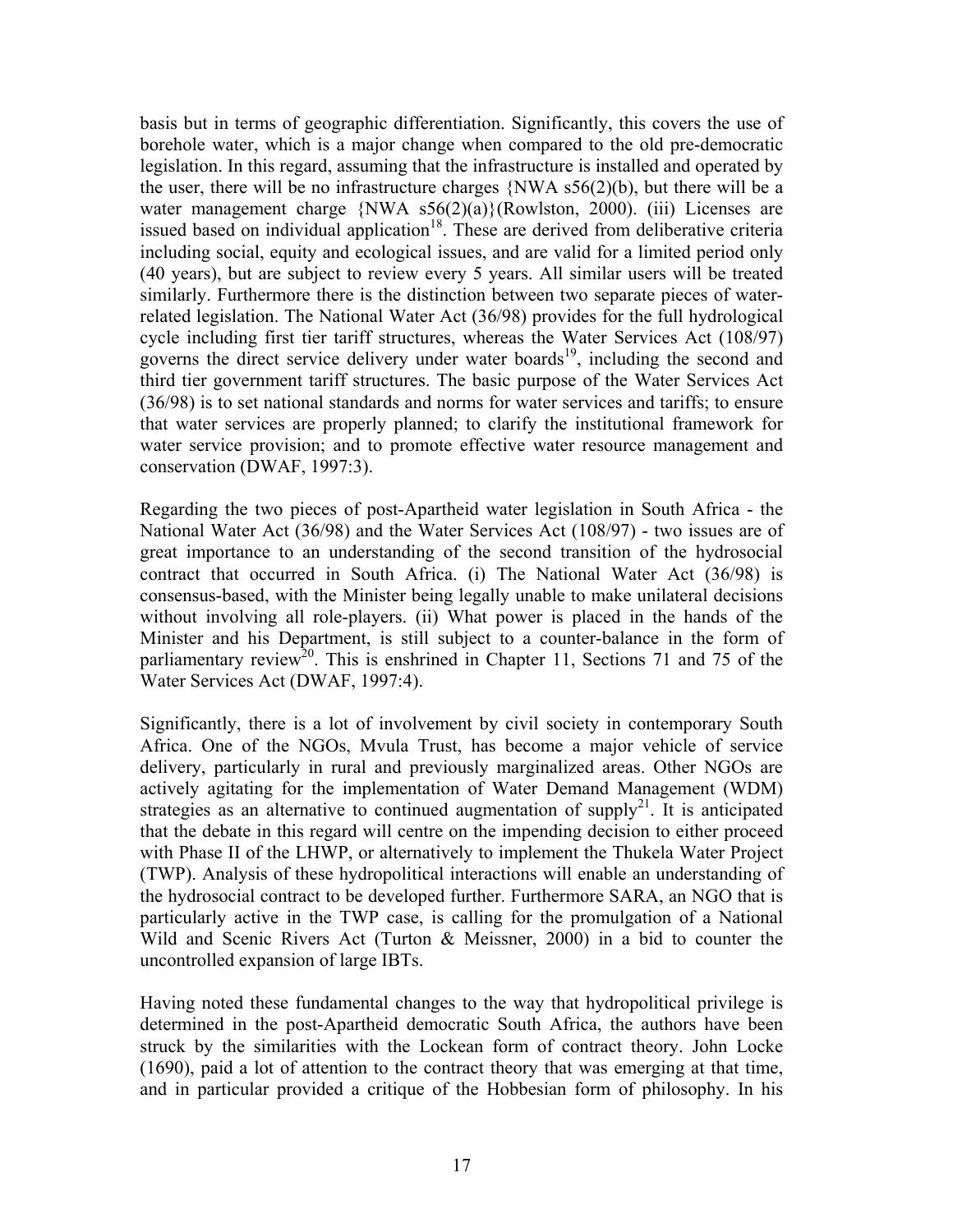work *Two Treatises of Civil Government*, Locke (1690) articulated the idea that political power exists and is only exercised for the public good. The basis of government, according to Locke (1690), is consent, and the powers which are wielded by government officials are founded in the nature of a trust (Dunn, 1990:115) between government and those being governed, therefore being under the liability of forfeiture if conditions of this trust are not fulfilled (Carpenter, 1970:v). As such, what Locke (1690) proposed was a government by consent, where the individual retained what was defined as "natural rights". Significantly, it is these "natural rights" that are retained by the individual<sup>22</sup> which form a balance against the so-called "just power" of the government (Carpenter, 1970:xiii). As such, the rulers are merely the trustees of the people<sup>23</sup> who have delegated their individual powers to government.



## **Figure 3. Schematic representation of the two transition periods that are relevant to the development of the hydrosocial contract.**

The notion that the inalienable rights of the individual forms the basis of all rightful government is fundamental to Lockean thinking (Carpenter, 1970:xiv). Thus Locke (1690) conceives of democracy as a spirit rather than as a form of government, being compatible with a variety of institutions, so long as it is recognized that the rulers are merely the trustees of the people who have individually delegated their power to them. In essence, what the *Two Treatises of Government* attempts to do is to explain what government power is for, how far it may legitimately be extend, and who may do what to check it if government arbitrarily chooses to extend this power further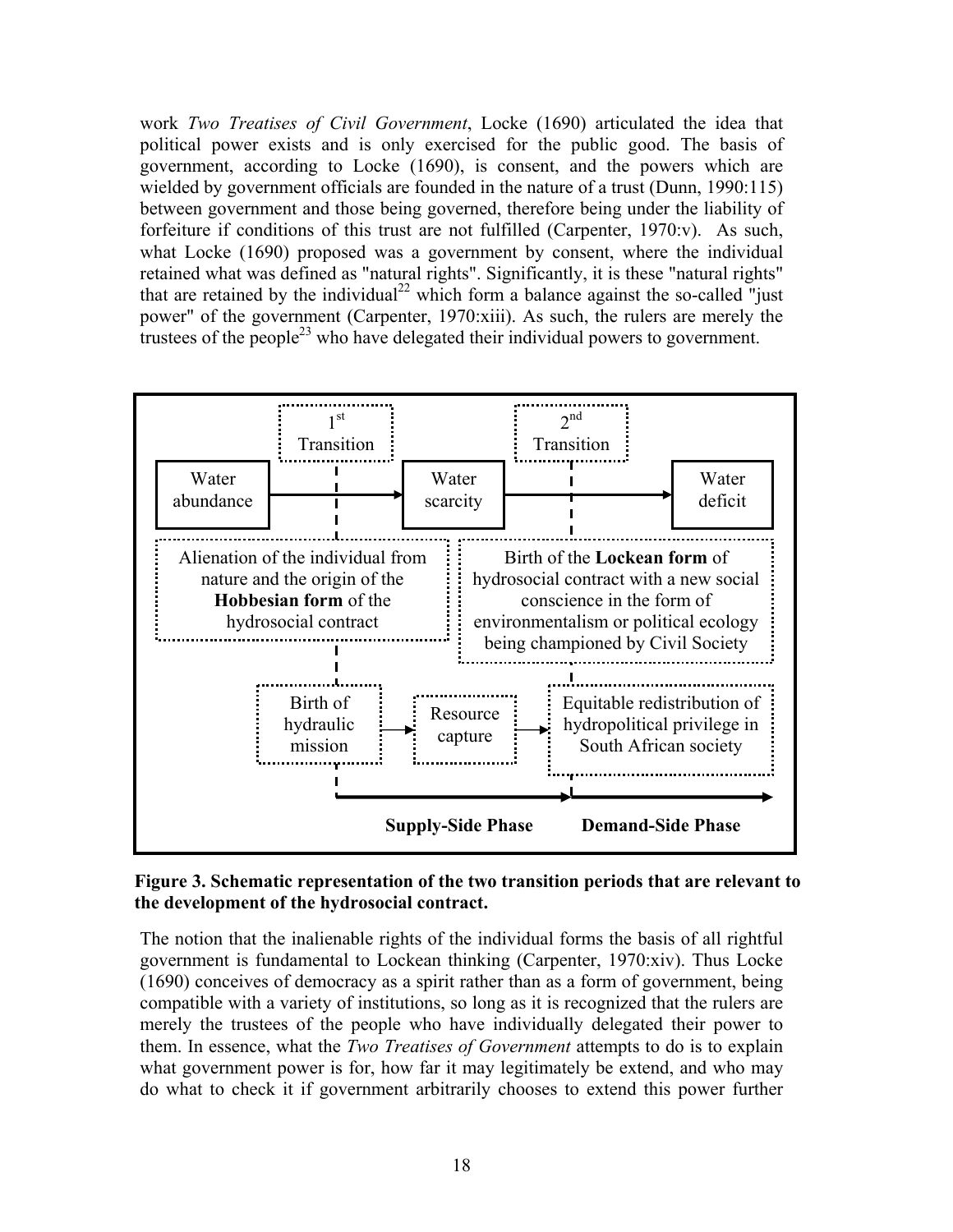(Dunn, 1990:113). This ultimately became the philosophical basis of all written democratic constitutions (Carpenter, 1970:xv), including that of the USA. Within the context of the hydrosocial contract however, the most significant component of Lockean thinking is the notion of a civil society as a fundamental component of the checks and balances needed to counter the absolutism, which resulted from the Hobbesian form of hydrosocial contract.

This enables one to develop the notion of the hydrosocial contract a little further. Figure 3 shows a schematic rendition of the two transitions. Initial water abundance gives way to water scarcity as the result of some form of trigger event. In the case of South Africa it was the discovery of gold on the Witwatersrand. This meant that the individual looked to government to provide for their basic needs such as water supply and sanitation, so the government responded accordingly.

This first transition, which in South Africa occurred between 1886 and 1903, saw the creation of a Hobbesian form of hydrosocial contract, where more government was seen to be better. Under such circumstances, the hydraulic mission was born. Central to this mission was getting more water, hence the historic origin of the supply-sided phase of water management. Hydraulic engineers became the discursive elites and controlled the sanctioned discourse in a rather hegemonic way in keeping with the Hobbesian model. Superimposed onto this was the dominant political thinking of the time, which was based on some form of Cultural Darwinism that introduced notions of superiority and inferiority into the hydropolitical equation. This split occurred along racial lines, with whites<sup>24</sup> being given the overwhelming balance of hydropolitical privilege over time. This saw the institutionalization of resource capture that in turn became the genesis of social instability. Political activism resulted with a loose correlation between the degree of activism and the extent of resource capture. One element of this political activism was the birth of civil society, initially to champion the cause of the oppressed.

The second transition occurred when oligarchic rule gave way to democracy in 1994. With this historic event, the balance of hydropolitical privilege within South African society was redistributed albeit via a negotiated instrument. Significantly, Locke (1690) stated that it was through an elected assembly that each new generation can alter the laws that it has inherited, thereby renewing public consent to the laws which it chooses to retain (Dunn, 1990:115). The rejection of all of the old South African water laws should be seen in this light. The Lockean form of hydrosocial contract arose, with the new water legislation reflecting fundamental characteristics of that philosophical rationale. The discursive elite changed with economists, environmentalists and social scientists all challenging the hegemonic status of engineers, thus leading to a new form of discourse and ending the purely supply-sided phase of water resource management. Government shrank, and less became better. In order to fill the vacuum left by shrinking government, a bifurcation occurred. On the one hand, civil society in the form of NGOs became a permanent part of the hydropolitical landscape, whereas on the other hand privatization of water utilities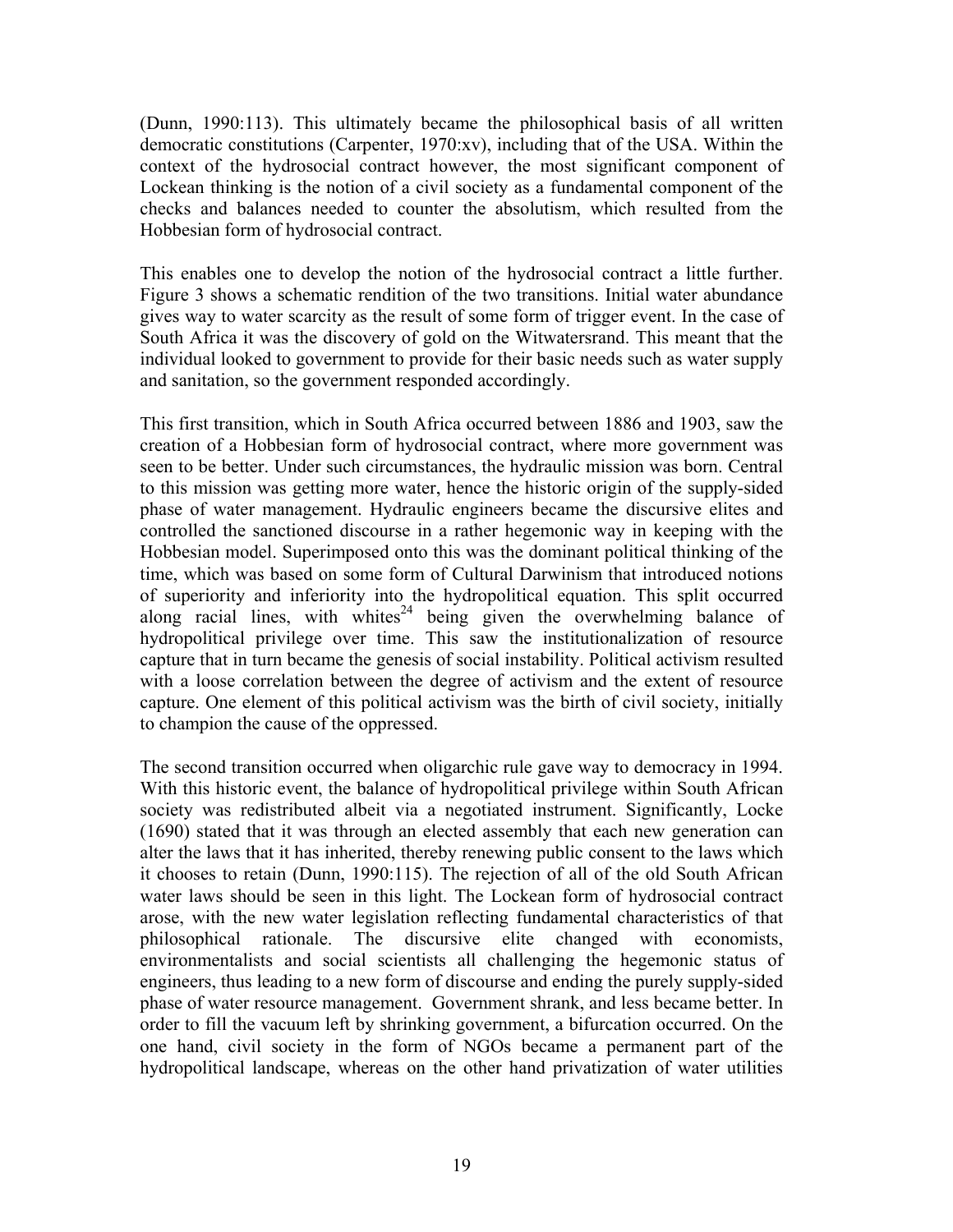was considered as a viable option (but with consequences beyond the scope of this chapter).

## **The Impact of the Second Transition on South African Water Consumption**

Figure 3 makes reference to the equitable redistribution of hydropolitical privilege in South African society as a form of counterbalance to the long-term effects of institutionalized resource capture. Equity is a contested issue however, and it is no different in this case. Because it would have been too politically damaging to reduce water allocations to the historically advantaged South Africans, a tacit decision was made to extend that same level of privilege to the historically disadvantaged community. In other words, rather than reduce the slice of the pie that the hydropolitically privileged would enjoy and give that away, the redistributive process seems to have been developed on a rationale akin to making the pie larger instead<sup>25</sup>. This means that the historically privileged will not have to face the consequences of reduced water availability, at least in the short-term. It is an erroneous assumption of course, as water resources are unfortunately finite, and as the data set shows, rapidly approaching the point of full mobilization. This is not unique to South Africa however. In this regard Allan (2000) notes that,

"Politicians faced with the challenge of reallocating limited water resources always construct the idea that there is more water than there actually is. This is because it is easier to get people to believe that there is more water than to get them to give up water. The case studies confirming this are numerous in the Middle East North Africa (MENA) region, and now it is manifest in South Africa too. It also has an international dimension when riparians are in contention. Although in the international case the upstream riparian may be tempted to conjure a lower volume for availability in that this means there will be a smaller share allocated downstream".

From this one can deduce that an almost universal element of hydropolitics is the construction of knowledge, particularly regarding numbers or volumes, almost always leading to the fact that data becomes contested. It therefore becomes illuminating to see what impact this has had on water consumption patterns. Figure 4 is a graph that shows the rather dramatic effects of this redistribution.

The highest water use estimate is the result of the reversal of Apartheid-induced resource capture. By redistributing the balance of hydropolitical privilege in South African society in a more equitable way, a dramatic increase in water demand is occurring. As such, should the high water use trajectory be maintained, then all surface water resources will be appropriated by around 2003, with the total known surface and groundwater resources being fully harnessed by around  $2017^{26}$ . The democratically elected government is thus sitting on the proverbial horns of a dilemma. If government meets public aspirations in the short-term, the risk of environmental collapse is thus a very real one, despite the legal protection of aquatic ecosystems by means of the "Reserve". This is relevant in light of the fact that the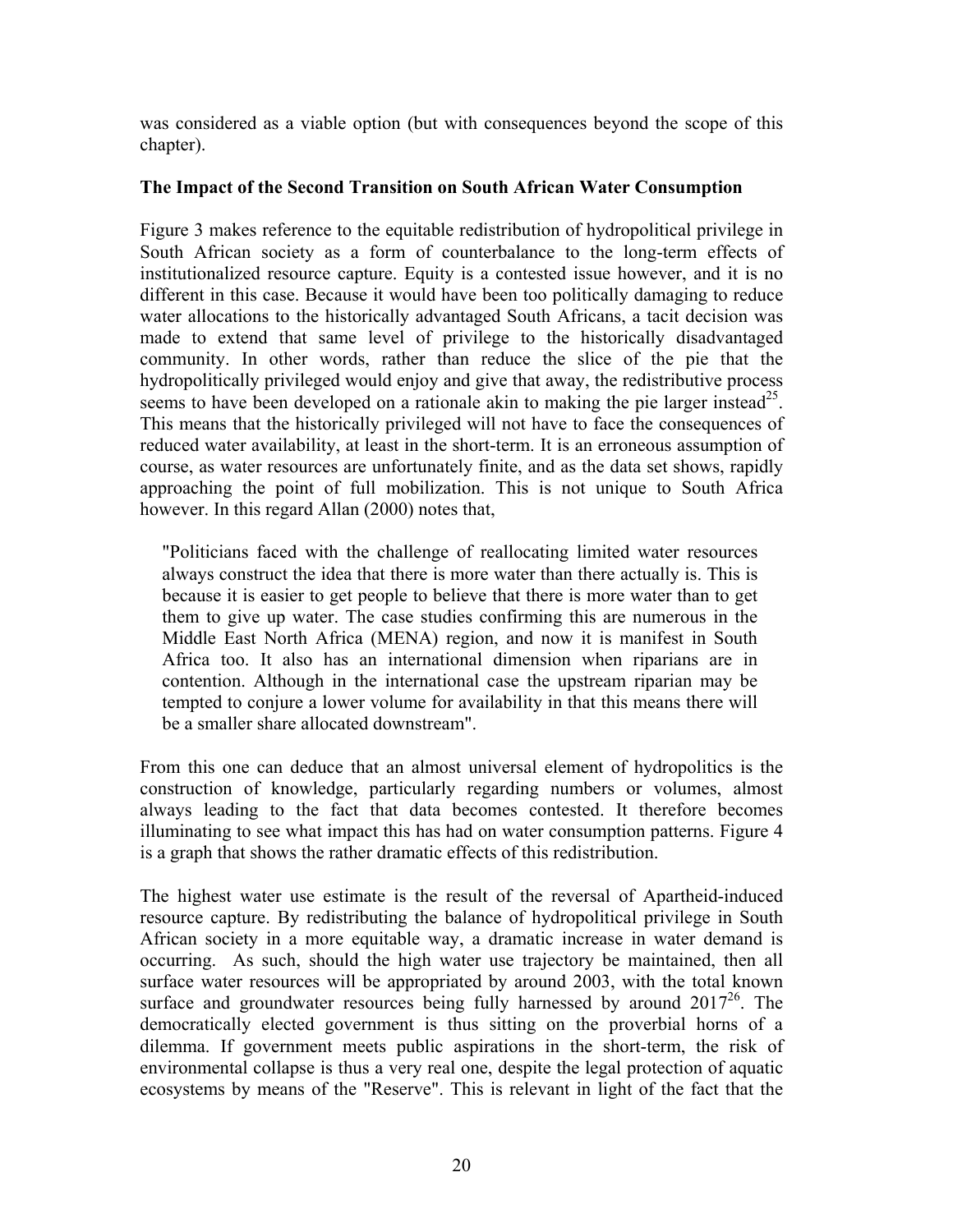highest priority for almost all rural citizens, constituting half of the total population, is water supply and sanitation (Abrams, 1996). If government choose instead to avoid the consequences of environmental collapse, they stand the risk of alienating voter support in the medium-term.



**Figure 4. The water supply dilemma in South Africa (after Ashton, 2000).** 

Planning for DWAF that was concluded in 1996/7 supports this rather alarming data set. Figure 5 is a reproduction of one of the possible DWAF scenarios for future South African surface water use in 2030. This planning is currently under consideration with the development of a new National Water Resource Strategy (NWRS) as required by the National Water Act (36/98) (DWAF, 2000), so the official view may change, but it certainly presents a picture worthy of concern nonetheless.

Attention is drawn to the existence of major IBTs in this scenario, the vast majority of which focus on augmenting water supply to the Witwatersrand (Gauteng) area, and from there on to the drier northern reaches of South Africa. The reader should also note that seven of the important hubs, ranging from Cape Town in the South through to Gauteng and Pietersburg in the North, are designated as having future water utilization being beyond locally available supply (refer back to Figure 1 for a comparison). This represents a classic example of water scarcity as defined at the beginning of this chapter. In fact, the overall situation at the national level is clearly one of water deficit as defined at the beginning of this chapter, with sustainability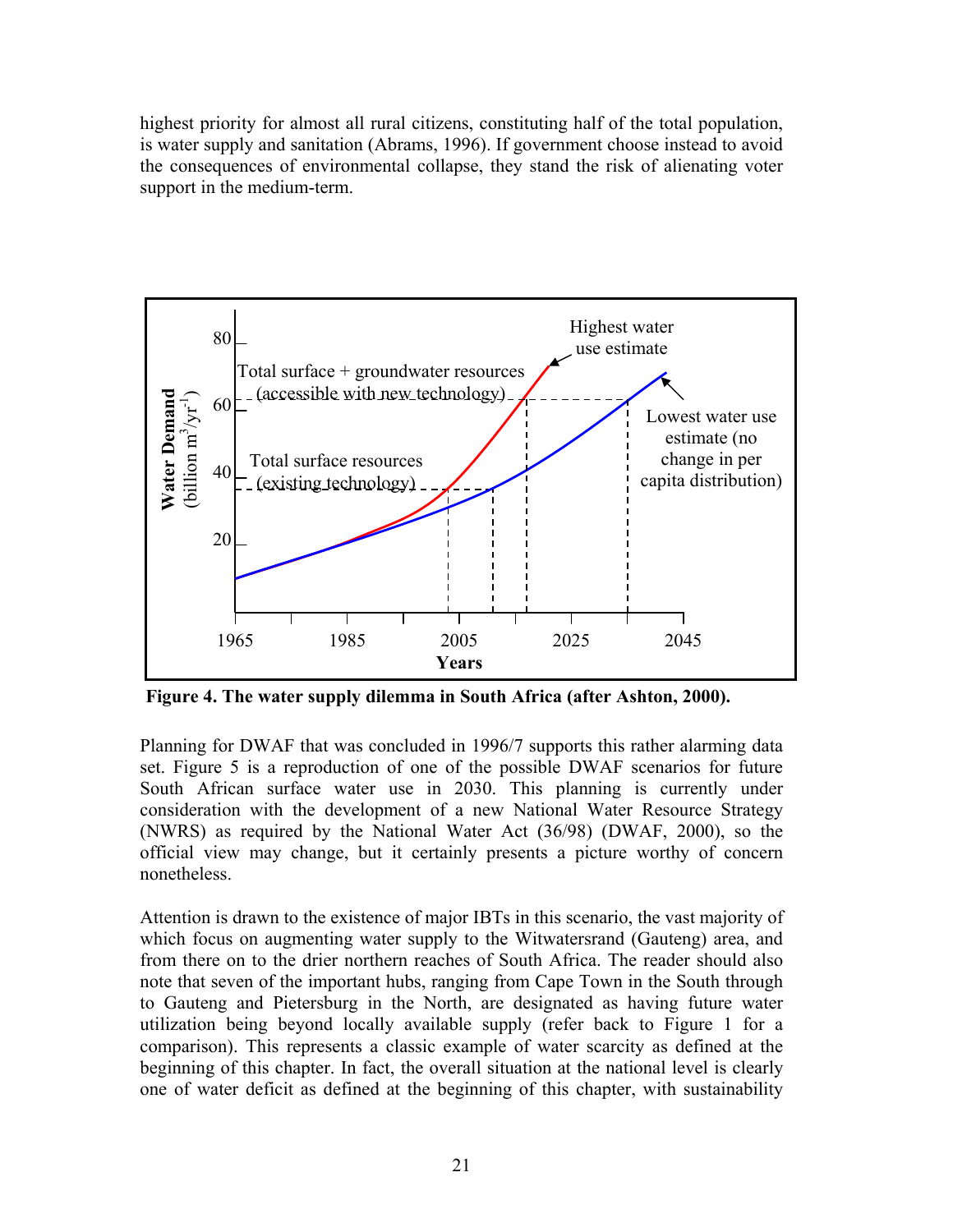being a key issue. The pie chart corresponding with the Lesotho Highlands and Thukela River Basin is particularly revealing in that virtually all of that water will be transferred outside of those basins. This can be regarded as being a classic case of resource capture. This implies that a very real upper-limit exists in those basins when it comes to using their own water for future economic growth. The Incomati and Maputo River systems are also characterized by significant transfers in this scenario, focussing attention on interstate relations between South Africa, Swaziland and Mozambique in future. This suggests the development of what has been defined as a hydropolitical security complex<sup>27</sup> (Schulz, 1995:97) in Southern Africa, as water allocation in these basins start to reach their sustainable limit. The legal requirement under the National Water Act (36/98), which prioritizes water designated in terms of international agreements with riparian states above that of domestic consumption, will be severely tested under these conditions. Institutions and regimes will have to be robust in order to withstand these rigors.



**Figure 5. Map of South Africa showing one scenario for the future utilization of surface water resources in 2030 (Basson** *et al***., 1997:62).**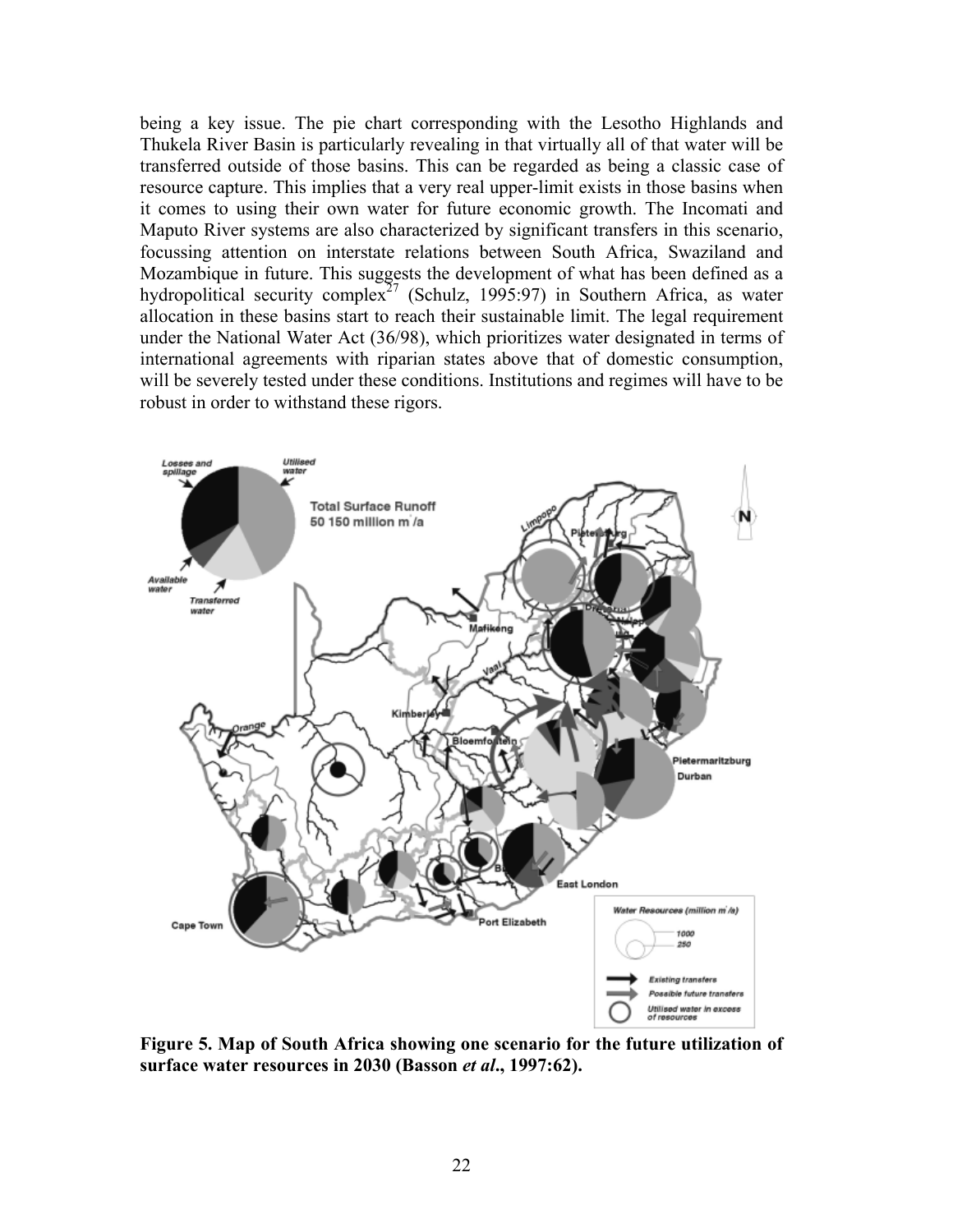The effects that this will have on the hydrosocial contract are not known. It can be speculated though that the Hobbesian form could again be resorted to, with its inherent resource capture rationale and repressive nature. One effect may well be the gradual discarding of the environmental "Reserve" which would also be a retrogressive step. This would be most unfortunate indeed. A viable solution seems to lie with the shift in policy away from national self-sufficiency in food towards food security, with reliance on the trade in 'Virtual Water' to balance out the national water budget. This is recognized already at DWAF level (Basson *et al.,* 1997:67) and is actively being promoted by some researchers (Turton, 2000b) and NGOs (Turton, Moodley, Goldblatt & Meissner, 2000). The role of civil society in developing this discourse further will thus become increasingly important. The problem remains a complex one however, deserving of ongoing research, preferably in a multidisciplinary manner.

## **The Hydrosocial Contract in a Global Context**

The South African transition did not take place in a vacuum however, as there were significant changes occurring at the international level with milestone events such as the Dublin Conference (1992), which introduced the Dublin Principles; the Rio Summit (1992), which introduced Agenda 21 albeit via a convoluted route; and the First World Water Forum at Marrakech (1997) that launched the quest for the socalled World Water Vision, which ultimately saw the light of day at the Second World Water Forum at The Hague (2000). Interestingly, the Second World Water Forum had a special session on "The Social Charter for Water" that was encapsulated in a book with a similar title (Agence de l'Eau, 2000). The content of that book reveals that an evolution of the hydrosocial contract is taking place in many different parts of the world as well, suggesting that the Hobbesian/Lockean transition may in fact be more widespread than just in South Africa.

"The Social Charter applies the same governing principles that were put forth at several conferences on water, especially those at Dublin, Marrakech and Paris. This demonstrates its agreement with several recent declarations focussing on water, such as the Earth Charter (Sweden), the Health Charter (England), the Declaration of Madeira by the OECD, the Report on Water Ethics by UNESCO or the World Water Contract by the Lisbon Group. … The purpose of the Social Charter is to promote a new policy on water for the XXI century that is *designed by the policy-makers and their experts, in partnership with the citizens*<sup>[28](#page-30-27)</sup>, that integrates their demands in the projects and takes into account local economic imperatives." (Agence de l'Eau, 2000:22) (Emphasis added).

This Social Charter, which has been launched at the international level, contains case studies and inputs from over 50 countries, having as a core theme the notion of balance between government, water service providers and the public. It is thus a reflection of the Lockean form of hydrosocial contract, suggesting to the authors that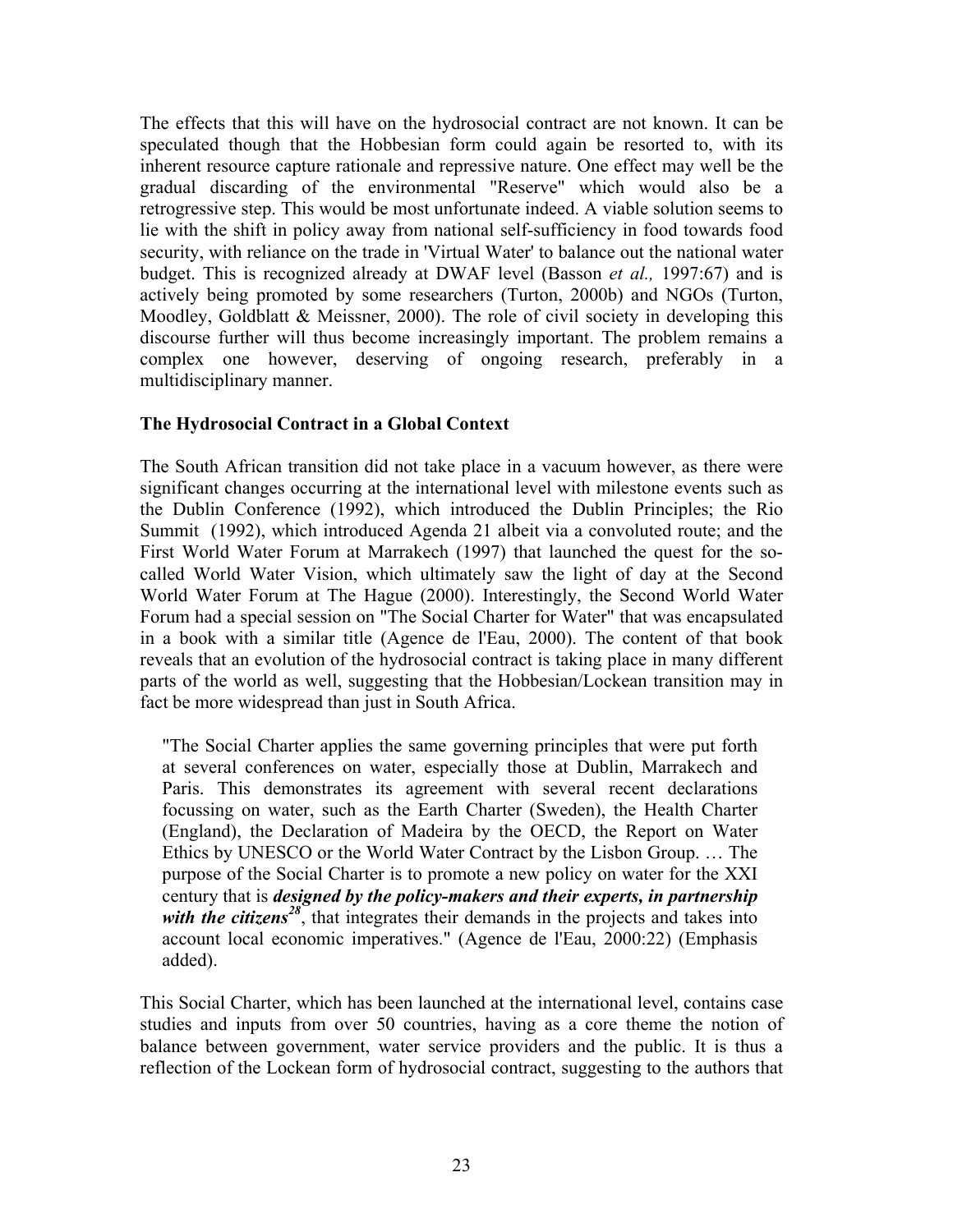such a concept may be more universal than originally evident from an analysis of the South African case alone.

The Social Charter is but a smaller component of the larger World Water Vision however. This Vision is built around certain key issues. These issues are: limiting the expansion of irrigated agriculture; increasing the productivity of water; increasing storage; *reforming water resource management institutions*; increasing cooperation in international basins; valuing ecosystem functions and supporting innovation (Cosgrove & Rijsberman, 2000:xxi). To this end, it is illuminating to note that,

"People's initiative and capacity for self-reliance *need to be put at the centre of planning and action for water* supply and sanitation. Doing so can lead to systems that encourage genuine participation by empowering women and men, improving sustainable living conditions for all - particularly women<sup>29</sup> and children" (emphasis added)(Cosgrove & Rijsberman, 2000:xxiv).

This statement is clearly couched in the type of phraseology that has been used in this chapter. In short, the World Water Vision, has as its very essence, the desire to reformulate the relationship between people, water, and water resource managers. As such, the Vision is nothing more than the manifestation of a concept that the authors have chosen to call "a Lockean form of the hydrosocial contract".

## **Conclusion**

This chapter has sought to lay out the authors' thinking with respect to the existence of a concept called the "hydrosocial contract". It seems to exist in the South African case where it has undergone two major phases of transition. The first transition saw the birth of a Hobbesian form of hydrosocial contract, with the emergence of a homogenous discursive elite who jealously guarded the dominant or sanctioned discourse that was strongly supply-sided in orientation. When this was overlaid by the national political process, institutionalized resource capture was the inevitable result. A discernable second transition saw the emergence of a new form of hydrosocial contract, this time with a distinctly Lockean character to it. This saw the redistribution of the balance of hydropolitical privilege in South African society, the establishment of a virulent civil society and the move towards privatization in the water sector. It is not known how sustainable this will be however, as this move towards equity has altered the consumption trajectory significantly. The outcome of this is not known, but it is speculated that civil society, in the form of NGOs, will increasingly place pressure on government to develop sustainable water resource policies. Two extreme cases can be envisaged. On the one hand, the gradual erosion of the Lockean form of hydrosocial contract can give rise to a distinctly Hobbesian form again, which would represent a step backwards and the entrenchment of the very driving forces of social instability that were evident under Apartheid rule. On the other hand, a new relationship between government and civil society can map out a different path towards sustainability. In the event of the latter, a gradual erosion of state sovereignty can be anticipated, but this may be the price that needs to be paid in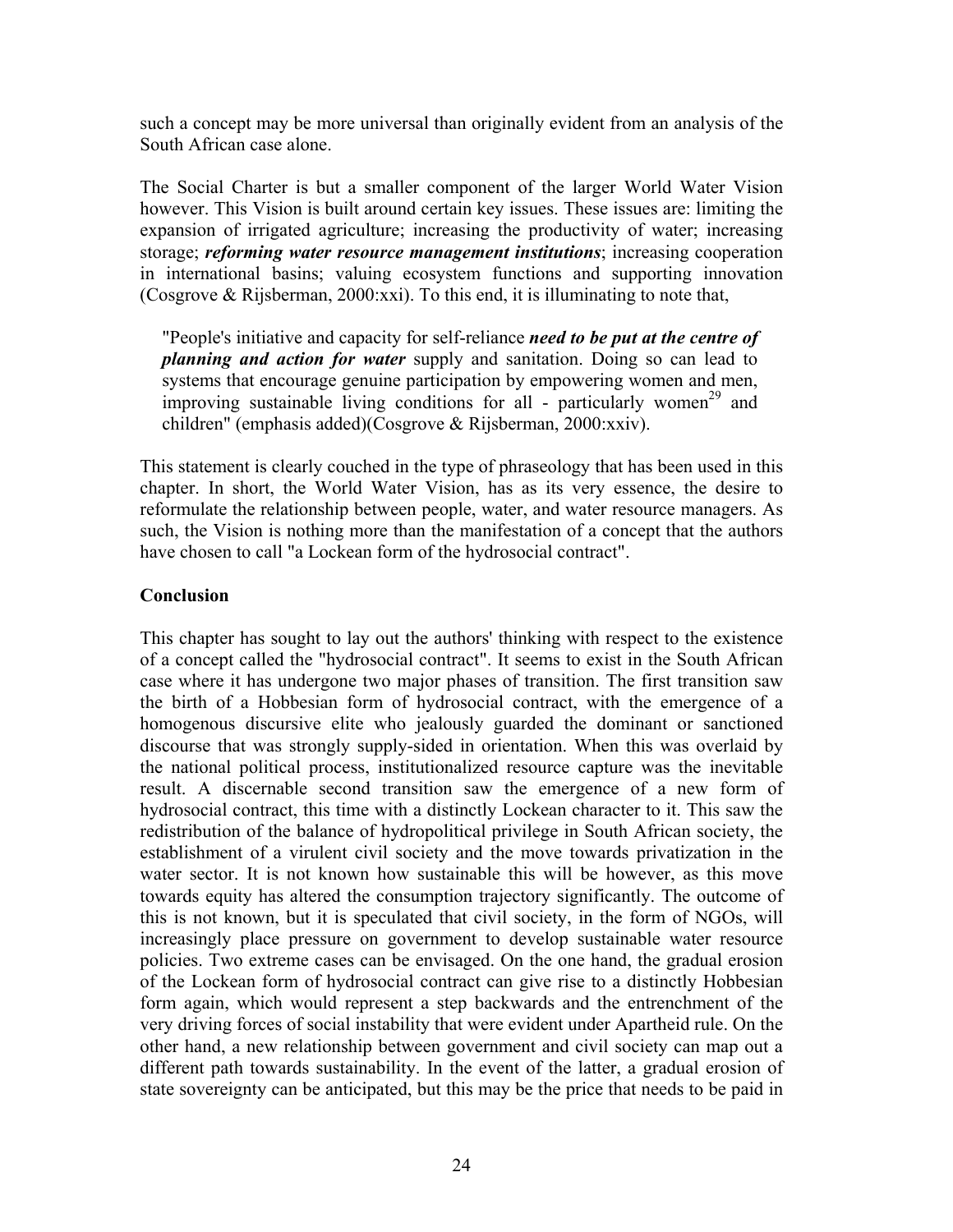order to achieve social stability. The concept of the hydrosocial contract is thus offered by the authors in an attempt to contribute to the development of hydropolitical theory.

## **Acknowledgements**

The authors wish to acknowledge the South African Department of Water Affairs and Forestry (DWAF) and BKS (Pty) Ltd., a firm of consulting engineers, for their permission to use the maps that were reproduced in Figures 1 and 5. The granting of this permission in no way implies that either DWAF or BKS (Pty) Ltd., are in agreement with the opinions and conclusions drawn in this chapter, the responsibility of which remains solely with the authors. A special thanks goes to Dr. M.S. (Thinus) Basson of BKS (Pty) Ltd., and Mr. W. (Bill) Rowlston of DWAF, for their review of the original draft text. Their valuable comments have been incorporated into the final text, mostly in the form of Endnotes, because they add considerable depth. Mr. P. Wright of the (UK) Institution of Civil Engineers (ICE) is also thanked for his comments on the Royal Charter. Prof. Tony Allan at the School of Oriental and African Studies (SOAS) in London is also acknowledged for his ongoing role as mentor and teacher. Finally, the Stockholm International Water Institute (SIWI) is gratefully acknowledged for their support in providing an international platform for the dissemination of the concept of the hydrosocial contract.

# **Bibliography**

**Abrams, L.J.** 1996. *Water Policy Development in South Africa*. Paper written for the Cranfield International Water Policy Conference, Cranfield University, Bedford UK, September 1996. Available on Website [http://www.africanwater.org](http://www.africanwater.org/)

**Agence de l'Eau.** 2000. *Social Charter for Water: A new approach to water management in the 21<sup>st</sup> century.* Paris: Réalisation les éditions Textuel (ISBN 2-909317-50-1).

**Allan, J.A.** 2000. Personal communication with the authors.

**Anscombe, E. & Geach, P.** (Eds.) 1954 *Descartes: Philosophical Writings.* Edinburgh: Nelson & Sons

**Ashton, P.** 2000*. Integrated Catchment Management: Balancing Resource Utilization and Conservation.* AWIRU Occasional Paper No. 5. African Water Issues Research Unit, Pretoria University. Available from Website <http://www.up.ac.za/academic/libarts/polsci/awiru>

**Bacon, F.** 1620. The Novum Organon. In **Kitchen, G.W**. (Ed.) 1855. *The Novum Organon.* Oxford: Oxford University Press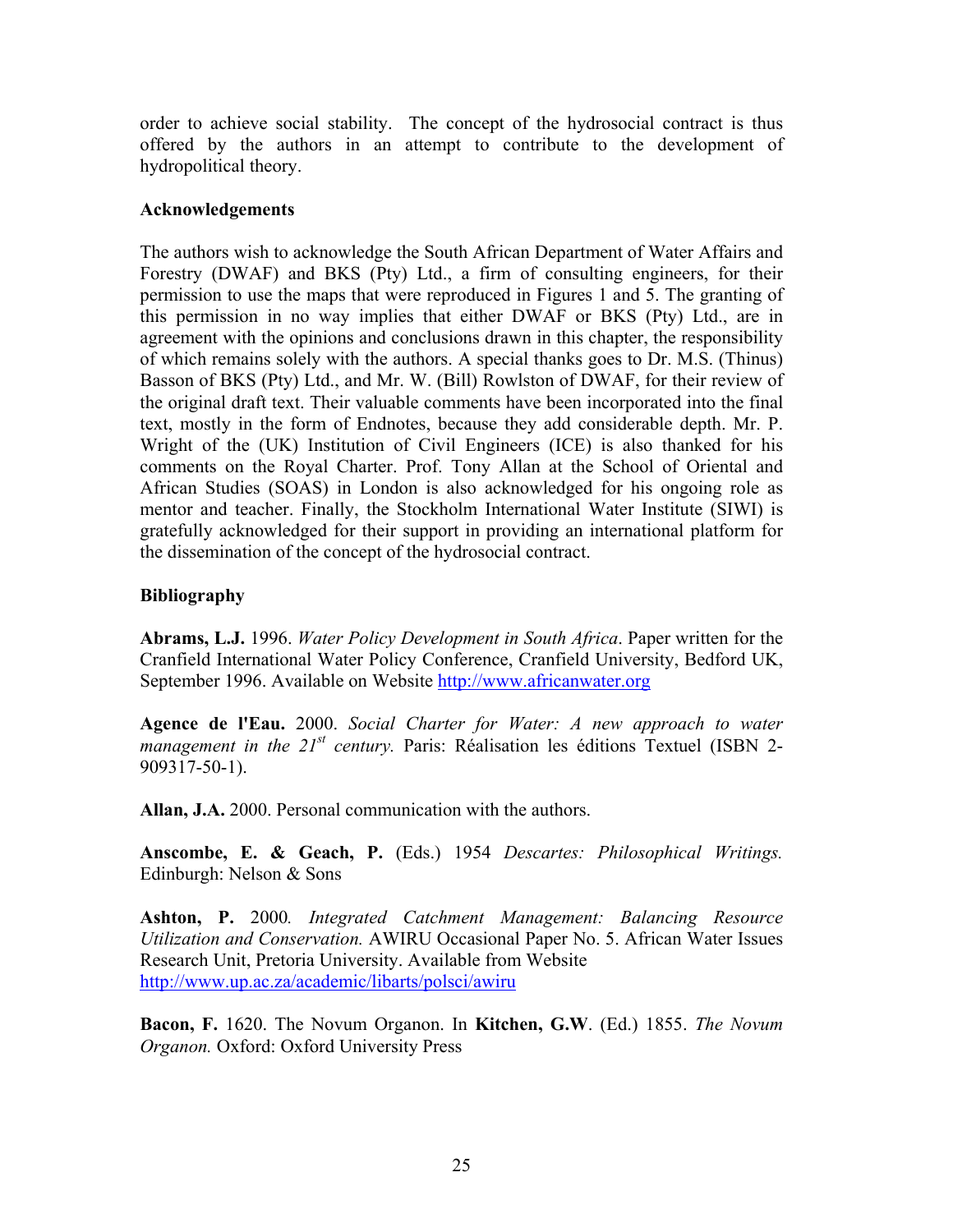**Basson, M.S., van Niekerk, P.H. & van Rooyen, J.A.** 1997*. Overview of Water Resources Availability and Utilization in South Africa.* Pretoria: Department of Water Affairs and Forestry.

**Basson, M.S.** 2000. Personal communication with the author during April 2000.

**Bath, V.** 1999. Johannesburg 'Corporatises' to Finance City's Water Supply and Sanitation Needs. In *World of Water 2000: The Past, Present and Future*. Water and Wastewater International: Penwell Corporation

**Carpenter, W.S.** 1970. *John Locke: Two Treatises of Civil Government*. London: Dent

**Constitution of the Republic of South Africa.** 1996. Act 108 of 1996. Pretoria: Government Printer (ISBN 0-620-20214-9)

**Cosgrove, W.J. & Rijsberman, F.R. (Eds.)** 2000. *World Water Vision: Making Water Everybody's Business.* London: Earthscan Publications Ltd.

**Descartes, R.** 1637. Discourse on Methods. In **Anscombe, E. & Geach, P.** (Eds.) 1954. *Descartes: Philosophical Writings.* Edinburgh: Nelson & Sons

**Dunn, J.** 1990. John Locke: The Politics of Trust, in **BBC.** 1990. *Plato to Nato: Studies in Political Thought.* London: BBC Books

**DWAF.** 1996. *Discussion Document on Water Law Principles*. Pretoria: Government Printer (ISBN 0-621-17399-1)

**DWAF.** 1997. *The Water Services Act: A Guideline for Local Government*. Pretoria: Government Printer (ISBN 0-621-28741-5)

**DWAF.** 2000. *Terms of Reference for the Development of Water Resource Reconciliation Scenarios for the National Water Resource Strategy*. Pretoria: DWAF

**Enright, W.D.** 1999. *Control of Terrestrial and Riparian Invading Alien Plants in an Integrated Water Resource Management Approach in South Africa.* Delft: International Institute for Infrastructural, Hydraulic and Environmental Engineering.

**Esman, M.J.** 1994. *Ethnic Politics*. Ithaca & London: Cornell University Press

**Forest Act**. 1984. Act 122 of 1984. Pretoria: Government Gazette.

**Frost, M.** 1991. The Great Issue of Politics: Justice, an Introduction, in **Venter, A.J. & Johnston, A.** (Eds.) *Politics: An Introduction for Southern African Students*. Cape Town: Oxford University Press.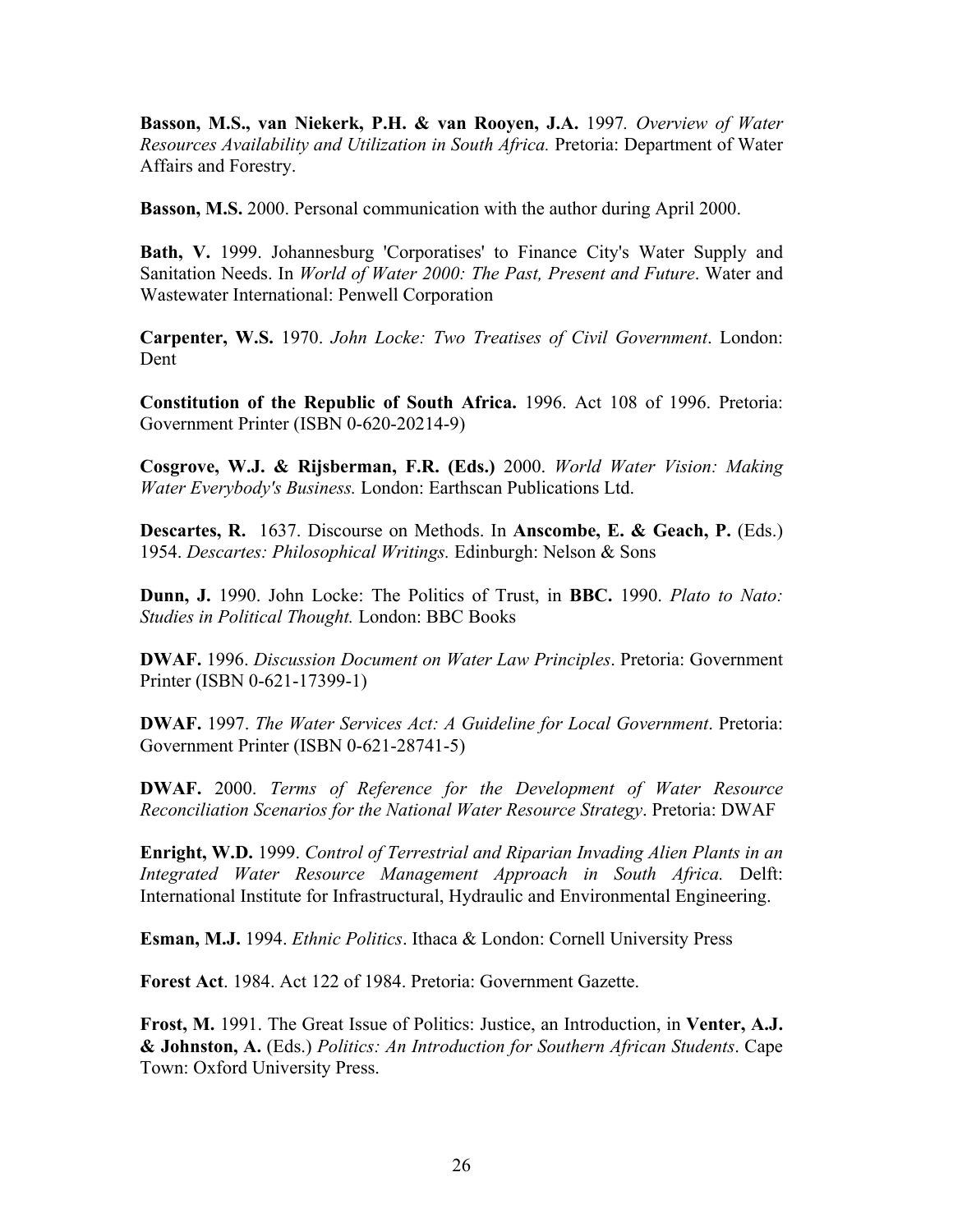**Giddens, A.** 1984. *The Constitution of Society: Outline of the Theory of Structuration.* Cambridge: Polity Press

**Gilham, S. & Haynes, M.** 2000. *Demand Management, a Possible Alternative to Augmentation.* AWIRU Occasional Paper No. 4. African Water Issues Research Unit, Pretoria University. Available from Website <http://www.up.ac.za/academic/libarts/polsci/awiru>

**Gleick, P.H.** 1998*. The World's Water: The Biennial Report on Freshwater Resources. 1998-1999.* Washington, D.C.: Island Press

**Hobbes, T.** 1651. *Leviathan*. Publisher unknown.

**Homer-Dixon, T.F.** 1994. Environmental Scarcities and Violent Conflict: Evidence from Cases, in *International Security*, Vol. 19, No. 1; 5-40.

**Homer-Dixon, T.F. & Percival, V**. 1996. *Environmental Scarcity and Violent Conflict: Briefing Book.* Population and Sustainable Development Project, American Association for the Advancement of Science & University of Toronto.

**Irrigation Districts Amendment Act**. 1978. Act 34 of 1978. Pretoria: Government Gazette.

**Kitchen, G.W.** (Ed.) 1855. *The Novum Organon.* Oxford: Oxford University Press

**Locke, J.** 1690. *Two Treatises of Government*. Publisher unknown.

**Mateu Belles.** 1995. "Planificacion Hidraulica de las Divisiones Hidrologicas", in *Planificacion Hidraulica en Espana*, Fundacion Caja del Mediterraneo, Murcia; 169- 206. As quoted in **Swyngedouw, E**. (1999).

**National Water Act**. 1998. Act 36 of 1998. Pretoria: Government Gazette.

**Ohlsson, L.** 1998. *Water and Social Resource Scarcity - An Issue Paper Commissioned by FAO/AGLW*. Presented as a discussion paper for the  $2<sup>nd</sup>$  FAO Email Conference on Managing Water Scarcity. WATSCAR 2.

**Ohlsson, L.** 1999. *Environment, Scarcity and Conflict: A Study of Malthusian Concerns.* Department of Peace and Development Research, Göteborg University.

**Platt, R.** 1999. Presentation given at Oxford University to the  $4<sup>th</sup>$  Meeting of METRON Project Partners on June 7-8 1999 hosted by the Oxford School of Geography.

**Reisner, M.** 1993. *Cadillac Desert: The American West and its Disappearing Water.* Revised Edition. New York: Penguin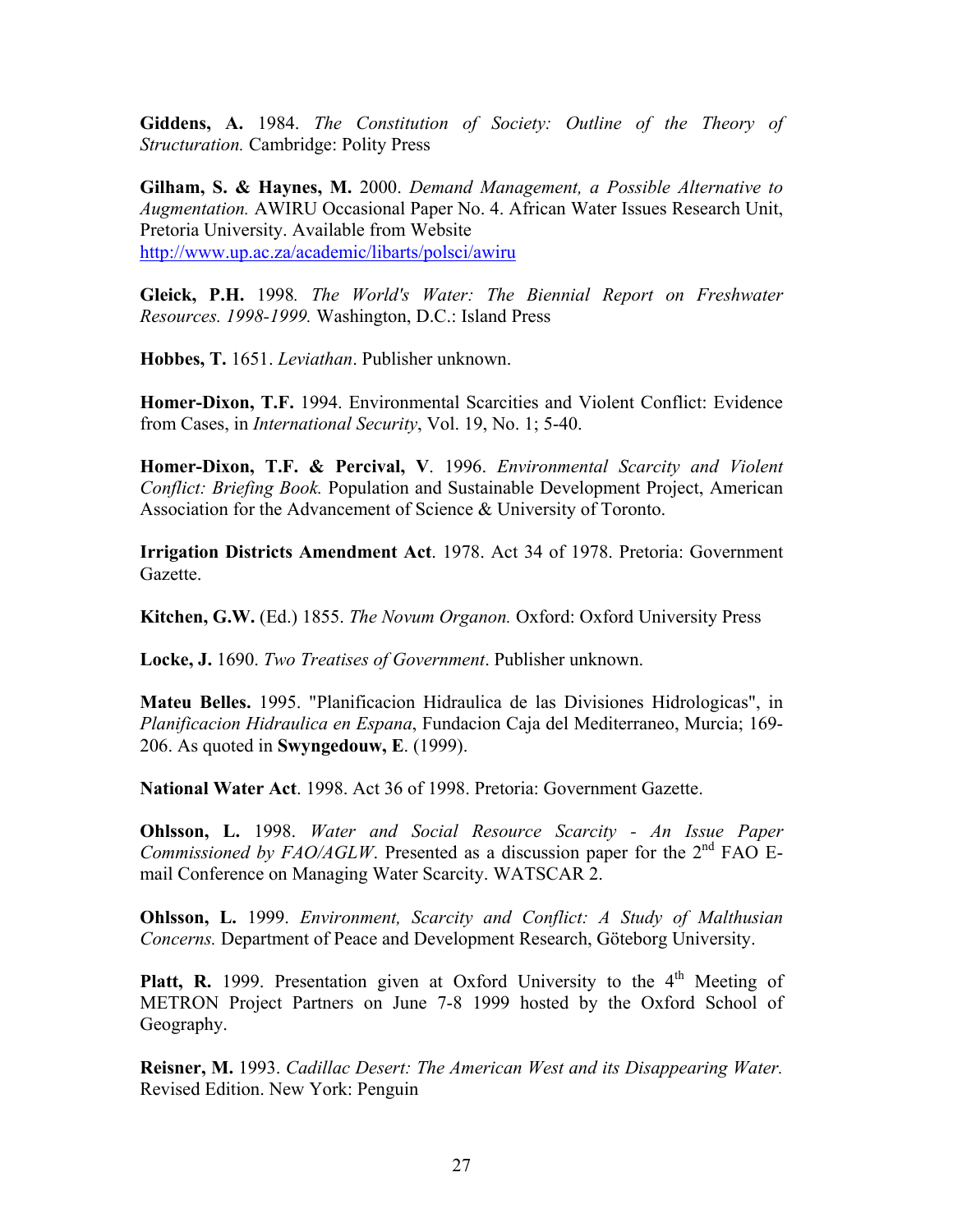**Rowlston, W.** 2000. Personal written communication with the authors during May 2000.

**Rowntree, K.** An Assessment of the Potential Impact of Alien Invasive Vegetation on the Geomorphology of River Channels in South Africa, in *SA Journal of Aquatic Sciences*, Vol.17, No. 17; 28-43.

**Sabine, G.H.** 1961. *A History of Political Theory*. London: George. G. Harrap & Co.

**Schulz, M.** 1995. Turkey, Syria and Iraq: A Hydropolitical Security Complex, in **Ohlsson, L.** (Ed.) *Hydropolitics: Conflicts over Water as a Development Constraint*. London: Zed Books

**Swyngedouw, E.** 1999. *Modernity and Hybridity – The Production of Nature: Water and Modernisation in Spain.* Paper presented to the Water Issues Study Group, School of Oriental and African Studies (SOAS), University of London on 25 January 1999.

**Tuck, R.** 1990. Thomas Hobbes: The Skeptical State, in **BBC.** 1990. *Plato to Nato: Studies in Political Thought.* London: BBC Books

**Turton, A.R.** 1999. *Water Scarcity and Social Adaptive Capacity: Towards an Understanding of the Social Dynamics of Water Demand Management in Developing Countries*. MEWREW Occasional Paper No. 9. Water Issues Study Group, School of Oriental and African Studies (SOAS), University of London. Available from Website <http://www.soas.ac.uk/Geography/WaterIssues/OccasionalPapers/home.html>

**Turton, A.R. & Ohlsson, L**. 1999. *Water Scarcity and Social Adaptive Capacity: Towards an Understanding of the Social Dynamics of Managing Water Scarcity in Developing Countries.* Paper presented in Workshop No. 4: Water and Social Stability of the 9<sup>th</sup> Stockholm Water Symposium "Urban Stability through Integrated Water-Related Management", hosted on 9-12 August by the Stockholm Water Institute (SIWI) in Stockholm, Sweden. Also available as MEWREW Occasional Paper No. 18 from Website

<http://www.soas.ac.uk/Geography/WaterIssues/OccasionalPapers/home.html>

**Turton, A.R.** 2000(a). Water and Sustainable Development: A Southern Perspective. Forthcoming in *Encyclopedia of Life Support Systems (EOLSS).* UNESCO: EOLSS Publishers Ltd. Available in first draft form from Website <http://www.up.ac.za/academic/libarts/polsci/awiru>

**Turton, A.R.** 2000(b). Precipitation, People, Pipelines and Power: Towards a 'Virtual Water' Based Political Ecology Discourse, in **Stott, P. & Sullivan, S**. (Eds.) *Political Ecology: Science, Myth and Power.* London: Edward Arnold.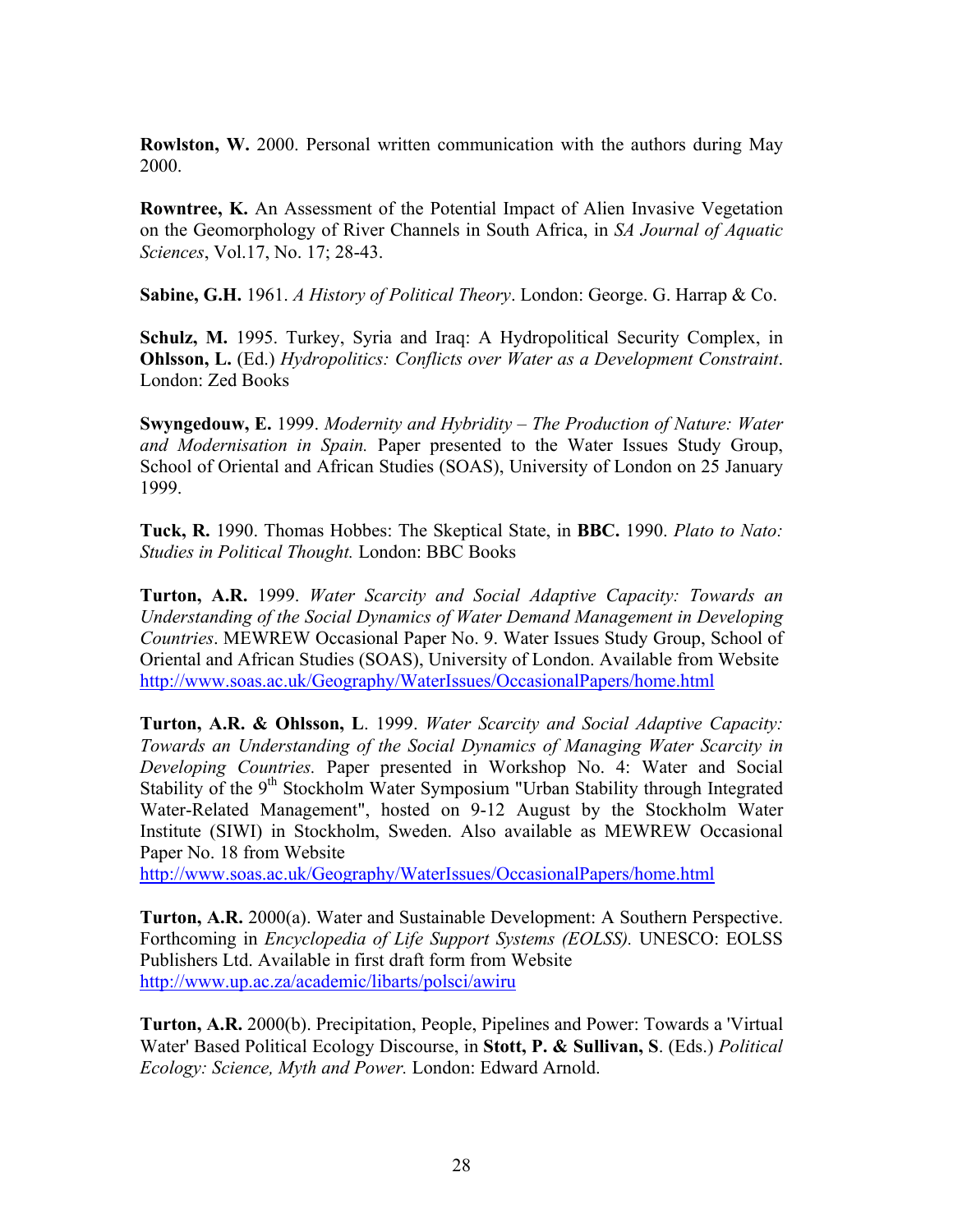**Turton, A.R. & Meissner, R.** 2000. *Final Report on Task 6 of the Institutional Support Task Team of the Shared Rivers Initiative on the Incomati River*. African Water Issues Research Unit, Pretoria University. Available on Website <http://www.up.ac.za/academic/libarts/polsci/awiru>

**Turton, A.R., Schreiner, B. & Leestemaker, J.** 2000. *Feminization as a Critical Component of the Changing Hydrosocial Contract.* Paper presented at the 10<sup>th</sup> Stockholm Water Symposium. August 14-17, Stockholm International Water Institute (SIWI), Stockholm, Sweden. Forthcoming in the Conference Proceedings.

**Turton, A.R., Moodley, S., Goldblatt, M. & Meissner, R.** 2000. *An Analysis of the Role of 'Virtual Water' in Southern Africa in Meeting Water Scarcity: An Applied Research and Capacity Building Project.* Johannesburg: Group for Environmental Monitoring (GEM) and World Conservation Union (IUCN) NETCAB

**Van Wilgen, B.W., Little, P.R., Chapman, R.A., Gorgens, A.H.M., Willems, T. & Marais, C.** The Sustainable Development of Water Resources: History, Financial Costs and Benefits of Alien Plant Control Programs, in *SA Journal of Science*, Vol. 93, Issue 9; 404-411.

**Versveld, D.B., Le Maitre, D.C. & Chapman, R.A.** 1998. *Alien Invading Plants and Water Resources in South Africa: A Preliminary Assessment*. Water Research Commission Report No. TT 99/98 and CSIR Report No. ENV/S-C 97154. Pretoria: Water Research Commission & Stellenbosch: CSIR (Environmentek).

**Warner, J.** 2000(a). *Images of Water Security: A More Integrated Perspective.* AWIRU Occasional Paper No. 3. African Water Issues Research Unit, Pretoria University. Available from Website <http://www.up.ac.za/academic/libarts/polsci/awiru>

**Warner, J.** 2000(a). *Integrated Management requires and Integrated Society: Towards a New Hydrosocial Contract for the 21st Century*. AWIRU Occasional Paper No. 24. African Water Issues Research Unit, Pretoria University. Available from Website <http://www.up.ac.za/academic/libarts/polsci/awiru>

**Water Act**. 1956. Act 54 of 1956. Pretoria: Government Gazette.

**Water Services Act.** 1997. Act 108 of 1997. Pretoria: Government Gazette.

**World Water Commission**. 2000. *World Water Vision: Commission Report. A Water Secure World. Vision for Water, Life, and the Environment*. London: Thanet Press

**Wright, P.** 2000. Personal e-mail communication in his capacity as an Institution of Civil Engineers (ICE) official with the authors on 15 May 2000.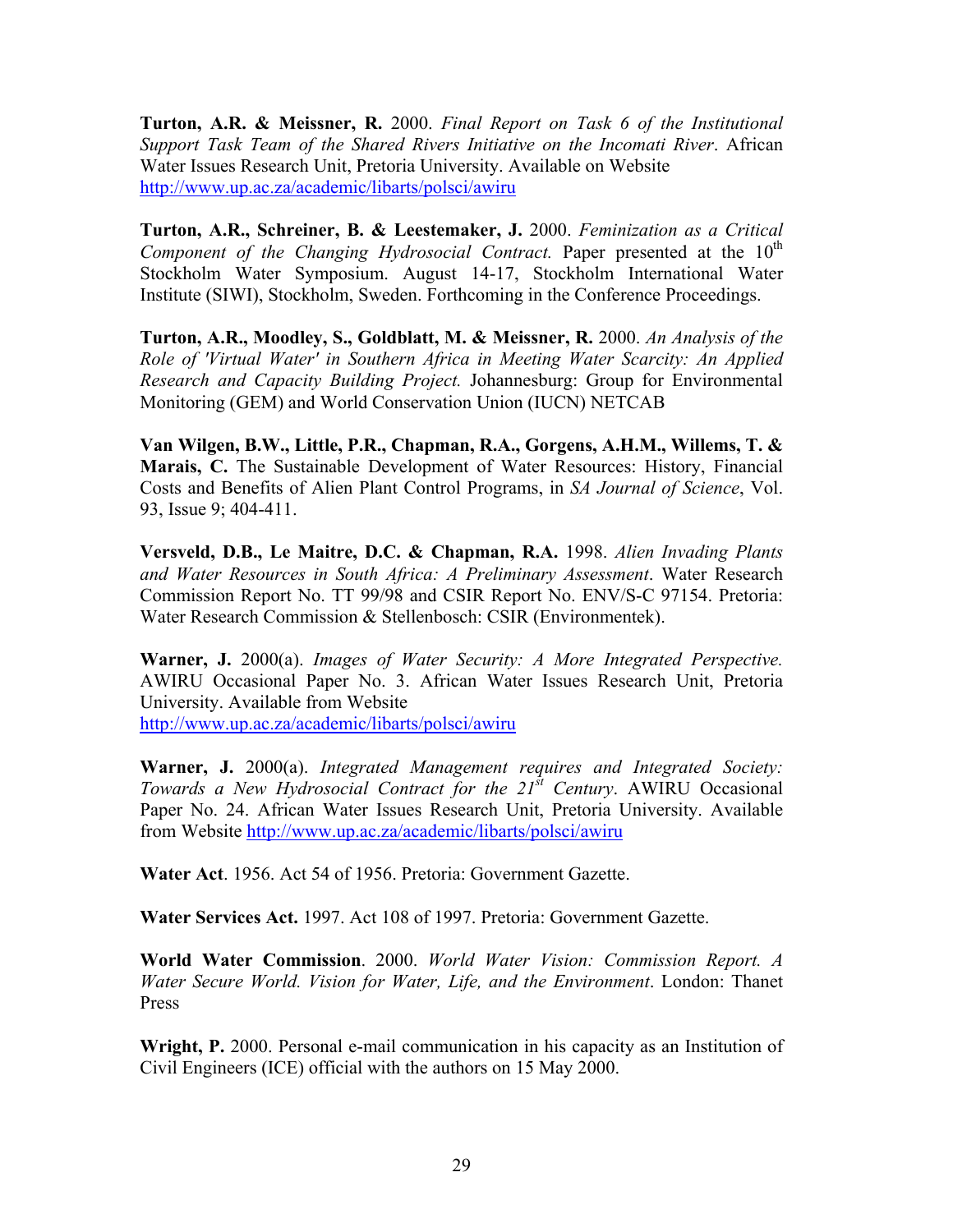$\frac{1}{1}$  $1$  This has particular relevance to an understanding of water and gender. The reader is referred to Turton, Schreiner & Leestemaker (2000) for a deeper analysis of the so-called "feminization" of water as a component of the hydrosocial contract.

 $2<sup>2</sup>$  In the context of water and gender, this can be understood as being the start of the process of defeminization of water resource management (Turton, Schreiner & Leestemaker, 2000).

<sup>3</sup> This was particularly evident in American engineering circles during the 1950s. Because many engineers were sent from developing countries to be trained in the USA, variations of this idea rapidly took root in other parts of the world as well.

<sup>4</sup> There is a third pre-condition, but this is usually ignored by engineers during the infrastructural development phase of supply-sided management. This third pre-condition is public support, but typically this is irrelevant during the Hobbesian form of hydrosocial contract.

 This part of the Orange-Vaal transfer scheme would involve cascading a river backwards and thereby transferring water from the Orange River to the Vaal River sub-basin. This is a profound act of controlling nature in its own right.

<sup>6</sup> Feminization finds its way into the water management discourse via such special interest groups during the Second Transition to the Lockean Form of hydrosocial contract. Refer to Turton, Schreiner & Leestemaker (2000) for more information.

<sup>7</sup> Equity has many facets to it. Turton & Meissner (2000) have isolated at least five key equity-related issues. These are inter-gender equity; inter-sectoral equity; inter-generational equity (also known as sustainable development); institutional equity and international equity (between riparian states in a shared river basin). The interaction of various aspects of this discourse results in a key component of the Lockean form of hydrosocial contract.

8 This was manifest in an ambitious dam building programme (Rowlston, 2000). Dr. Thinus Basson (2000) refers to this as the infrastructural development phase of water resource management in South Africa.

9  $9$  The major floods of a one in hundred-year magnitude that were experienced in large parts of Southern Africa during the first quarter of 2000 are an example of this.

<sup>10</sup> There are two direct components of this early de-feminization process (Turton, Schreiner & Leestemaker, 2000). On one level, de-feminization has negative connotations because it serves to marginalize women from water resource management and decision-making processes. On another level however, it improves the quality of women's lives, as clean tap water becomes readily available, thereby relieving women of the arduous task of fetching water from relatively distant sources.

<sup>11</sup> Water resource management became the almost exclusive domain of mostly Afrikaans-speaking, white, male engineers during the Apartheid era. This started to change when Prof. Kader Asmal, in his capacity of Minister of Water Affairs and Forestry, appointed Ms. Barbara Schreiner as a senior water resource manager within the Department of Water Affairs and Forestry (DWAF), making her the first woman in the history of South Africa to occupy such a senior decision-making post.

<sup>12</sup> Refer to Endnote No. 4.

<sup>13</sup> Unlike the USA case, the trigger event for the Second Transition in South Africa was not related to environmental considerations in any way. Minister Kader Asmal's primary imperative in reviewing the South African Water Law was to address the imbalances in water services provision - a social concern (Rowlston, 2000). According to commentators who were involved in the process, it took some time before Prof. Asmal began to grasp the connection between water services provision and resource management, and a little longer to embrace the concept of sustainable utilization, and ultimately the need for resource protection in order to achieve sustainability.

<sup>14</sup> According to Mr. Bill Rowlston (2000) of DWAF, Paragraph 27 was much more important in driving the Water Law Review process than Paragraph 24.

<sup>15</sup> This is an interesting story in its own right, specifically within the context of the Lockean form of hydrosocial contract. Rowlston (2000) notes that if the Water Law Review Panel had had its majority way, the "Reserve" would not have ultimately found its way into the National Water Act (36/98). The fact that it finally prevailed in the national legislation was largely the result of Dr. Carolyn (Tally) Palmer's tireless work. For her efforts, Dr. Palmer won a gold medal, which was awarded to her in Swakopmund during 1999 by the Southern African Society of Aquatic Scientists (SASAQS). The National Water Act's (36/98) Resource Directed Measures involving the classification of rivers, the determination of the "Reserve" and the development of Resource Quality Objectives, are largely